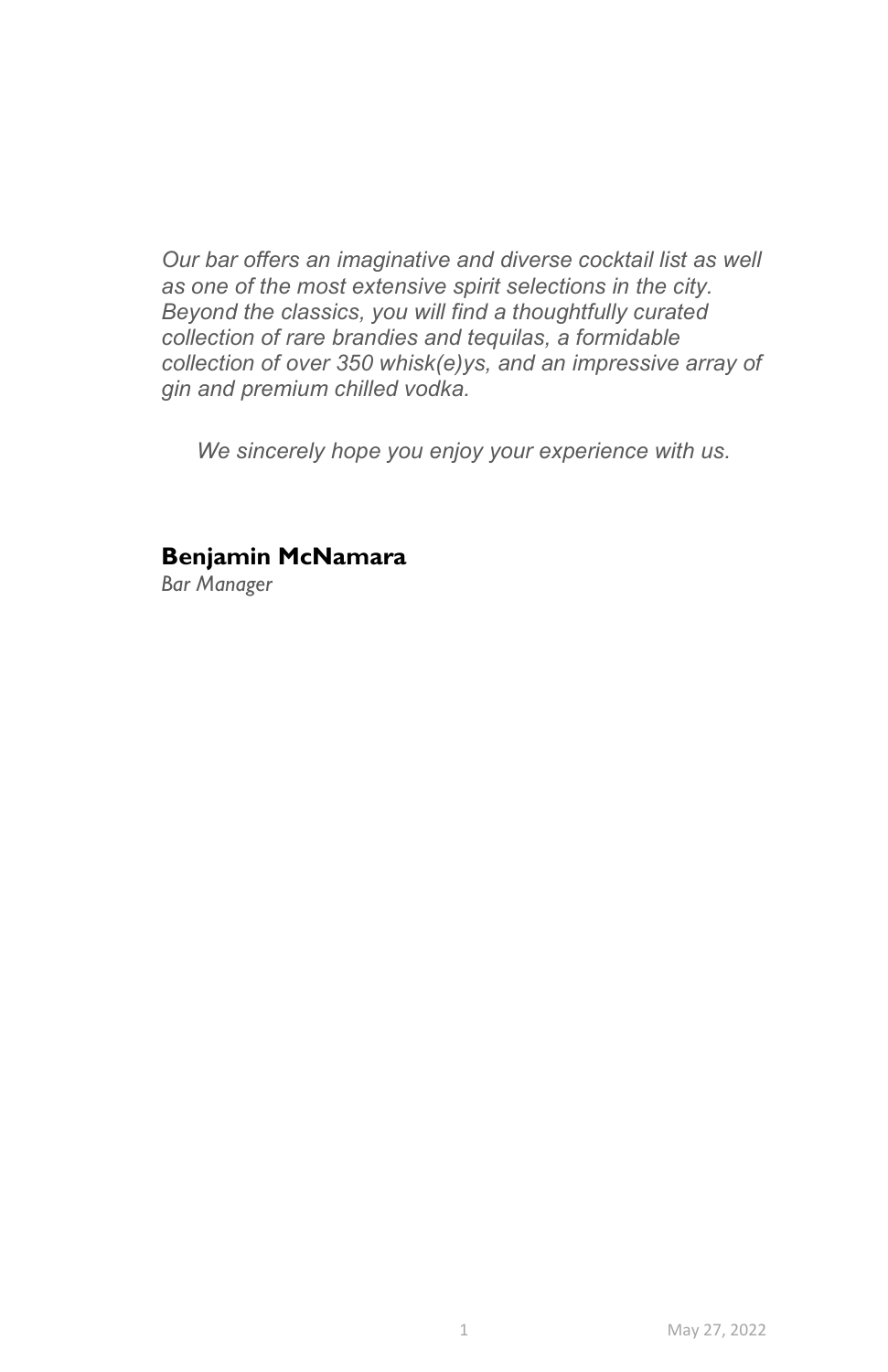| <b>Bar Menu</b>               |                      |  |
|-------------------------------|----------------------|--|
| <b>Cocktails</b>              | $3 - 5$              |  |
| <b>Beer</b>                   | 6                    |  |
|                               |                      |  |
| <b>Whisk(e)y</b>              |                      |  |
| Western + Northern Highlands  | $7-8$                |  |
| Speyside                      | $9 - 11$             |  |
| Isle of Islay                 | $11-12$              |  |
| Isle of Jura                  | 13                   |  |
| Isle of Skye                  | $\overline{3}$<br> 3 |  |
| Isle of Arran                 | $13 - 14$            |  |
| Orkney Islands<br>Lowlands    | 14                   |  |
| Campbeltown                   | 14                   |  |
| <b>Blended Scotch</b>         | 14                   |  |
| Japanese Whiskey              | $15 - 16$            |  |
| American Whiskey              | $16 - 19$            |  |
| Canadian Whisky               | 19-20                |  |
| Irish Whiskey                 | 20                   |  |
| World Whisk(e)y               | 20                   |  |
| <b>Other Spirits</b>          |                      |  |
| Rum                           | 21                   |  |
| Gin                           | 22                   |  |
| Vodka                         | 23                   |  |
| Aquavit + Akavit              | 23                   |  |
| Tequila                       | $24-25$              |  |
| Mezcal                        | 25                   |  |
| Sotol                         | 25                   |  |
| <b>Flights</b>                | 26                   |  |
| <b>Digestifs</b>              |                      |  |
| Armagnac                      | 27-28                |  |
| Cognac                        | 28                   |  |
| <b>Brandy + Calvados</b>      | 28                   |  |
| Grappa                        | 29                   |  |
| Eau De Vie                    | 29                   |  |
| Amaro + Bitter                | 30                   |  |
| Vermouth                      | 30                   |  |
| <b>Non-Alcoholic</b>          | 31                   |  |
| <b>Iced Vodka and Bubbles</b> | 32                   |  |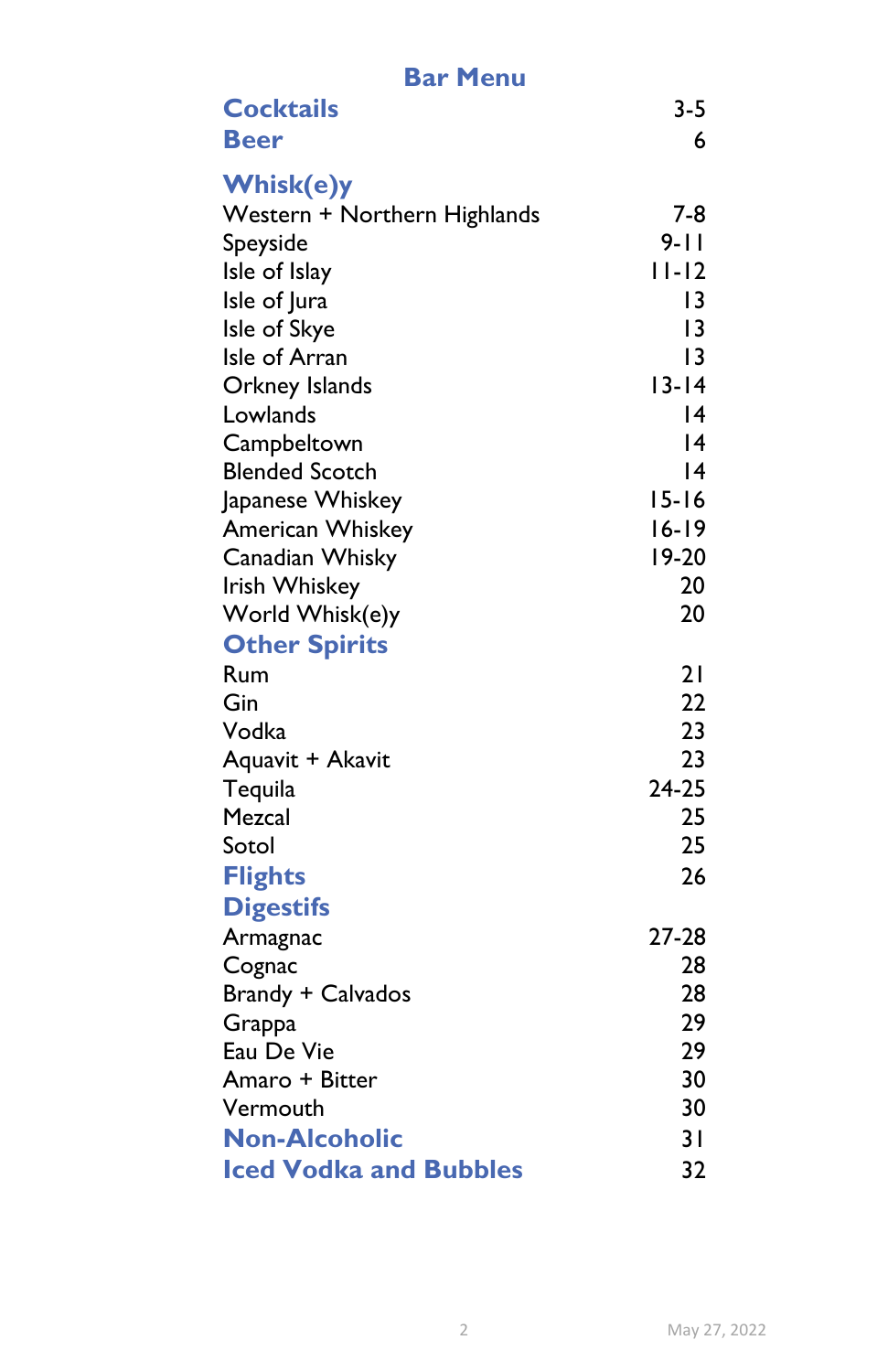# Tapped 21

We have slightly tweaked two of our best-selling classic cocktails and serve them to you over custom crystal clear ice.

# Charlies Negroni

Tanqueray Malacca Gin, Campari, Gancia Rosso, Black Lemon Bitters

## Hamilton Old Fashioned

Knob Creek Bourbon, Demerara Sugar, Angostura + Orange Bitters

# **Cocktails For Two 40**

House Signatures designed to share. Delivered tableside ready for you to pour over your crystal clear ice.

# Necessary Evil

Herbal, Rich, Smoke Patron Reposado, Yellow Chartreuse, Honey, Lemon, Smoked Ginger Ale

### Sakura

Floral, Citrus, Delicate Sheringham Kuzuki Gin, Yuzu, Hotel Starlino Arancione, Shiso Syrup

## Apero 16

# Emperor's Wings

Zesty, Floral, Uplifting Butterfly Pea infused Ketel One, Lemongrass Syrup, Lemon, Segura Viudas Cava up, flute

### King's Mule

Seasonal, Crisp, Refreshing Citrus Infused Pinnacle Vodka, Ginger Beer, Lime, Pomegranate + Mango Sorbet mule cup, rocks

### Passionfruit & Thyme Bellini

Transient, Bubbly, Crushable Passionfruit, Thyme Syrup, Lemon, Segura Viudas Cava up, coupe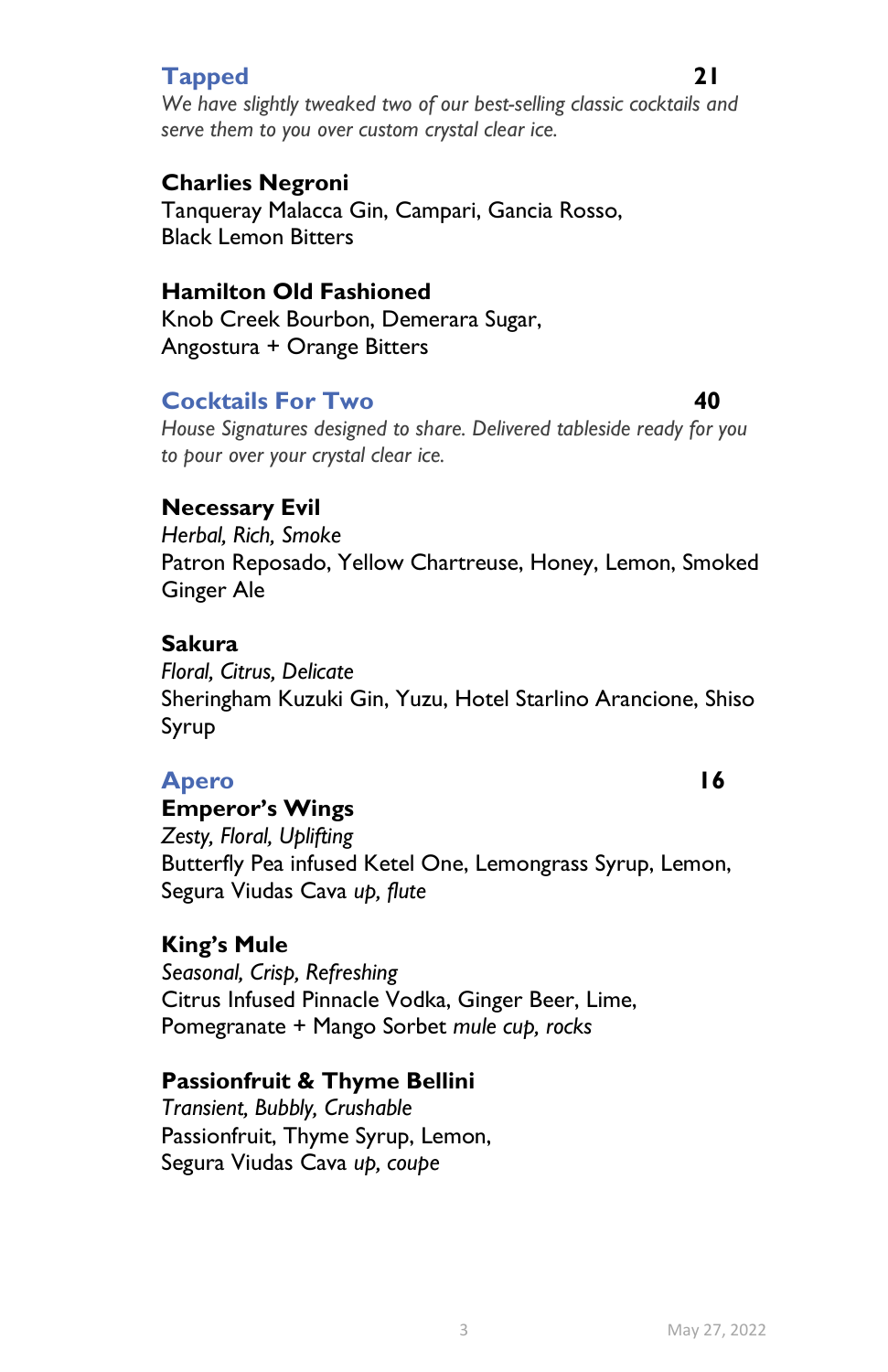# Signatures 17

# Carrier Pidgeon

Light, Clean, Palate Cleansing Strawberry Infused Hornitos Tequila, Rhubarb Syrup, Lemon, Grapefruit & Rose soda, Black lemon bitters tall, rock

## Get on Board

Citrus, Fresh, Easy Makers Mark Bourbon, Aperol, Mint Syrup, Yuzu, Orange Bitters up, coupe

## Karlo

Lest We Forget Don Julio Blanco, Hotel Starlino Rose, Sombra Mezcal, Grapefruit, Lime, Peychauds Bitters, Smoked Sea Salt short, rocks

# Dirty Laundry

Rich, Complex, Tropical, Tiki House Rum Blend, Coconut infused Amaretto, Falernum, Lime, House Tiki bitters short, rocks

# Light of Day

Clean, Floral, Crushable Grey Goose, Lillet, Elderflower, Lychee Jasmine syrup, Lemon up, coupe

### Jacobs Ladder

Savory, Herbal, Legendary Ginger Rested Beefeater Gin, Green Chartreuse, Orgeat, Basil, Lime short, rocks

# When The Smoke Clears

Earth, Smoke, Spice Jalapeño infused Sombra Mezcal, Ancho Reyes Verde, Cucumber Syrup, Lime, Habanero Shrub, Topped with soda, Smoked Chili Salt Rim tall, rocks

# Monkey Do

Bright, Bouquet, Body Hennessey VS, Apple cider reduction, Peach, Lemon up, nick & nora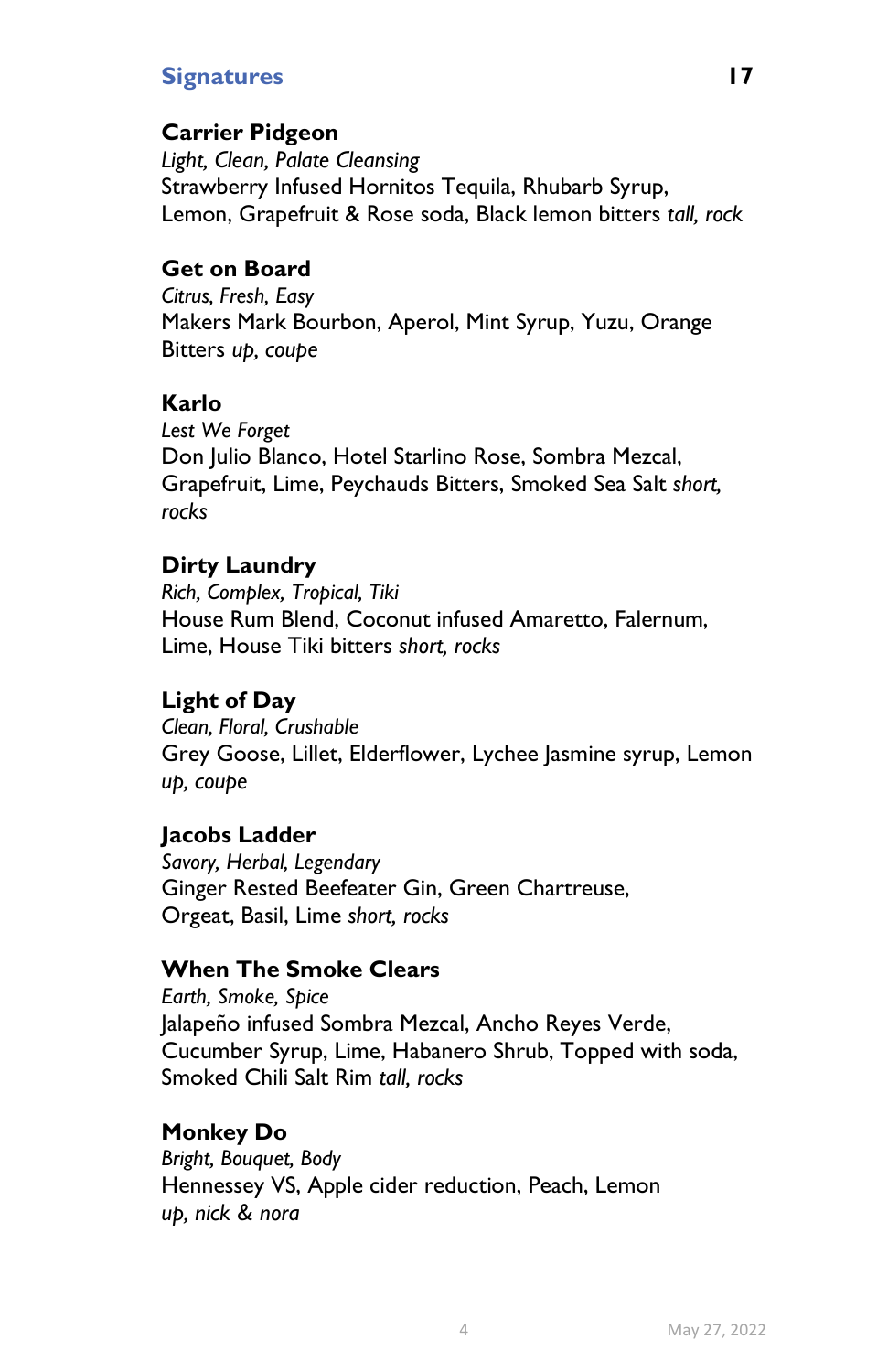## Gin + Tonic Lounge 17

We have selected premium global gins and paired them with quality Fever Tree tonics, serving them over custom crystal clear ice.

## Cantarelle Gin De Provence + Aromatic

Made in Provence and distilled with locally grown grapes. Incredibly aromatic with bright yet soft floral notes of lime tree flowers and tea. Notes include: Grapefruit, lime leaves, citrus and delicate spices.

## Copper Spirit Harmony + Elderflower

A unique gin from Bowen Island B.C. Made with west coast water, organic local grain and 13 wild foraged botanicals including Douglas Fir tips. Notes include: Cardamom, black pepper, lavender, pine and citrusy juniper.

#### Masahiro Okinawa + Indian

Intriguing gin from Southern Japan distilled from rice. Notes include: guava leaves, long pepper, roselle (a type of hibiscus), goya (a type of melon) and shekwasha

#### Monkey 47 + Cucumber

An unusual gin from the Black Forest in Germany. 47 botanicals and a healthy 47% ABV create one of the most critically acclaimed gins in the world. Notes include: Spruce, citrus, lingonberries, baking spice

# Spirited 18

### Financial District

Classic, Boozy Sipper Knob Creek Rye, Punt E Mes, Super Punch Amaro, Whiskey Barrel & Orange Bitters, up, martini

#### Love & Anger

Unique, Maritime, Clean Roku Gin, Nori infused House Vermouth Blend, Shiso bitters, Ocean mist up, nick & nora

#### Have at it!

Dark, Camp fire, in your face Bulleit Bourbon, Ardbeg Wee Beastie, Citrus peel infused Vermouth, Averna, Aztec Chocolate Bitters short, rocks

### Kanzen

Warm, Delicate, Elegant Suntory Toki, Sencha gomme, Japanese Umami Bitters short, rocks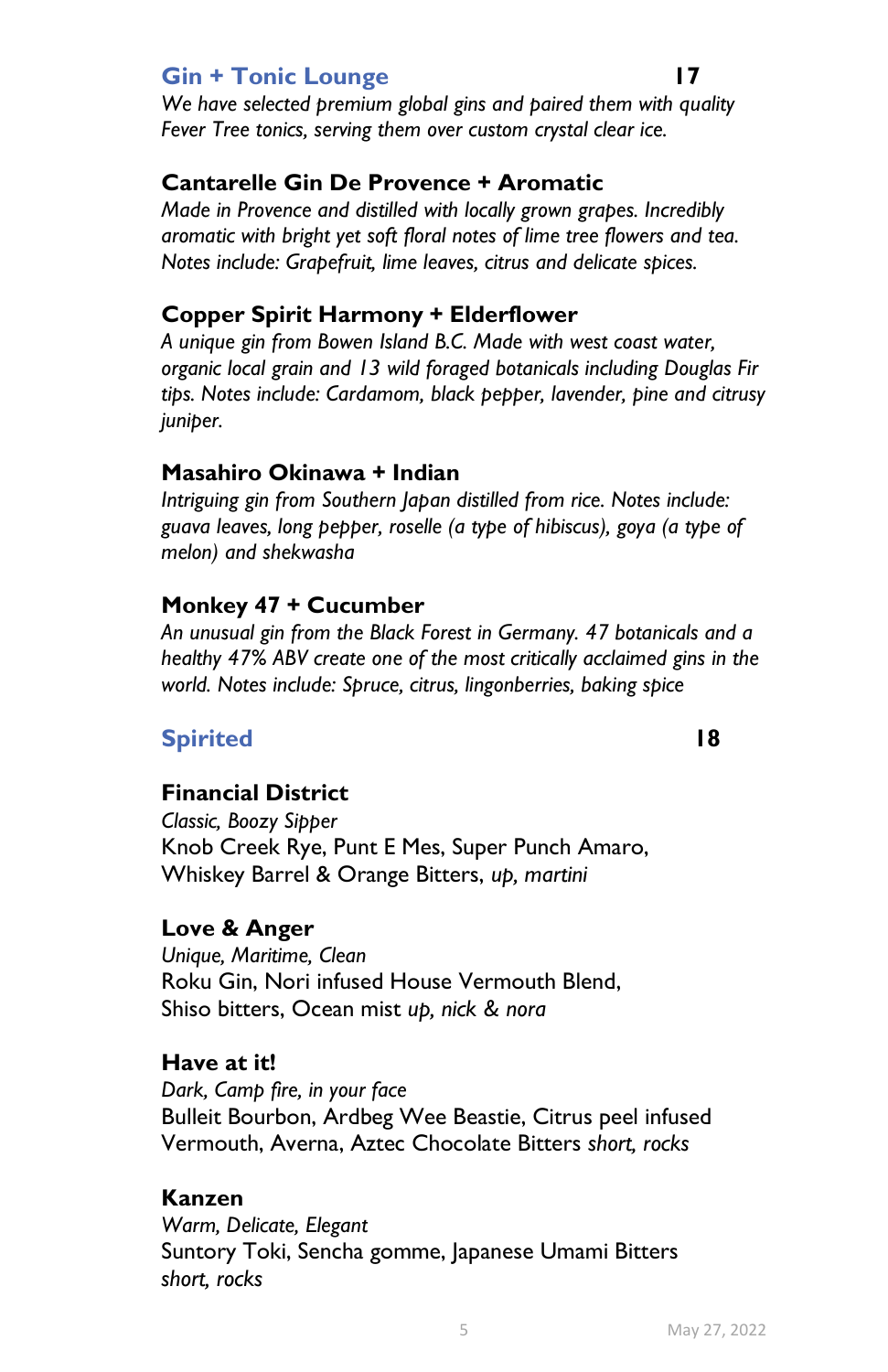# Beer

# Local Draught

| Hoyne pilsner              |  |
|----------------------------|--|
| Hoyne 'Down Easy' pale ale |  |

# BC + Canada

| 33 Acres of Life California common 330ml    |    |
|---------------------------------------------|----|
| Bridge Brewing kolsch 473ml                 | 10 |
| Backcountry Widowmaker I.P.A 473ml          | 10 |
| Four Winds Nectarous dry hopped sour 473ml  | 10 |
| Persephone pale Ale 355ml                   | 8  |
| Steam Works I.P.A 330ml                     | 8  |
| Strange Fellow 'Jongleur' Belgian wit 473ml |    |

# Imported

| Averbode Trappist blonde 330ml | Belgian |     |
|--------------------------------|---------|-----|
| Kronenbourg 1664 lager 330ml   | France  |     |
| Erdinger dunkel 500ml          | Germany | Н   |
| Coedo   P.A 330ml              | Japan   | ш   |
| Coedo Sweet Potato Amber 330ml | Japan   | 1 I |
| Sapporo lager 355ml            | Japan   |     |

# Large Format

| Fuggles and Warlock strawberry wit | <b>British Columbia</b> 17 |  |
|------------------------------------|----------------------------|--|
| Orion lager                        | apan                       |  |

# **Cider**

Green Hill cider 355ml 9

# Gluten Free

| Lakefront 'New Grist' pilsner 355ml |  |  |
|-------------------------------------|--|--|
|-------------------------------------|--|--|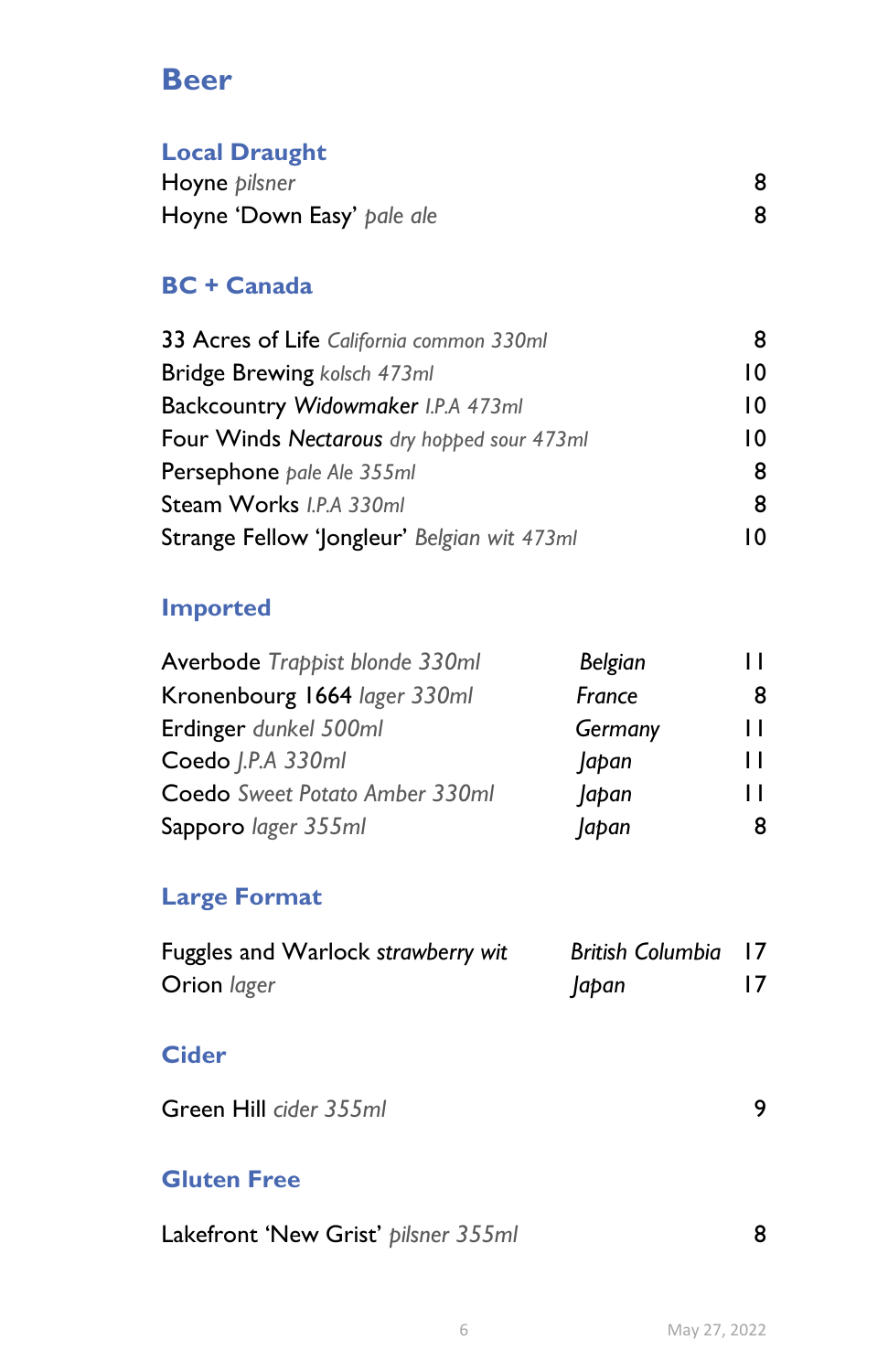# Single Malt Whisky

## Western Highlands

The westernmost region of the highlands bounded by the firth of Clyde and the firth of Tay. Expect light, elegant, and extremely balanced drams.

| Edradour (10)                                     | 13 |
|---------------------------------------------------|----|
| Edradour 2002 Straight From The Barrel 57.8% (11) | 25 |
| Oban $(14)$                                       | 20 |
| Oban $(21)$                                       | 70 |
| Oban Distiller's Edition 2021 Release             | 23 |
| Oban Little Bay                                   | 18 |

# Northern Highlands

The northern highlands are a large and diverse region. This region produces a vast variety of big bodied whiskies with occasional characteristics of regional peat and smoke.

| AnCnoc (12)                          | 12 |
|--------------------------------------|----|
| Aberfeldy (12)                       | 10 |
| Aberfeldy (16)                       | 16 |
| Dalmore 'Sherry Cask' (12)           | 25 |
| Dalmore (12)                         | 18 |
| Dalmore (15)                         | 30 |
| Dalmore Cigar Malt                   | 19 |
| Dalmore King Alexander III           | 60 |
| Dalmore 'Port Wood'                  | 25 |
| Dalwhinnie (15)                      | 15 |
| Glen Garioch (12)                    | 12 |
| Glenglassaugh 'Pedro Ximinez Finish' | 19 |
| Glenglassaugh Torfa                  | 15 |
| Glenglassaugh Virgin Oak             | 19 |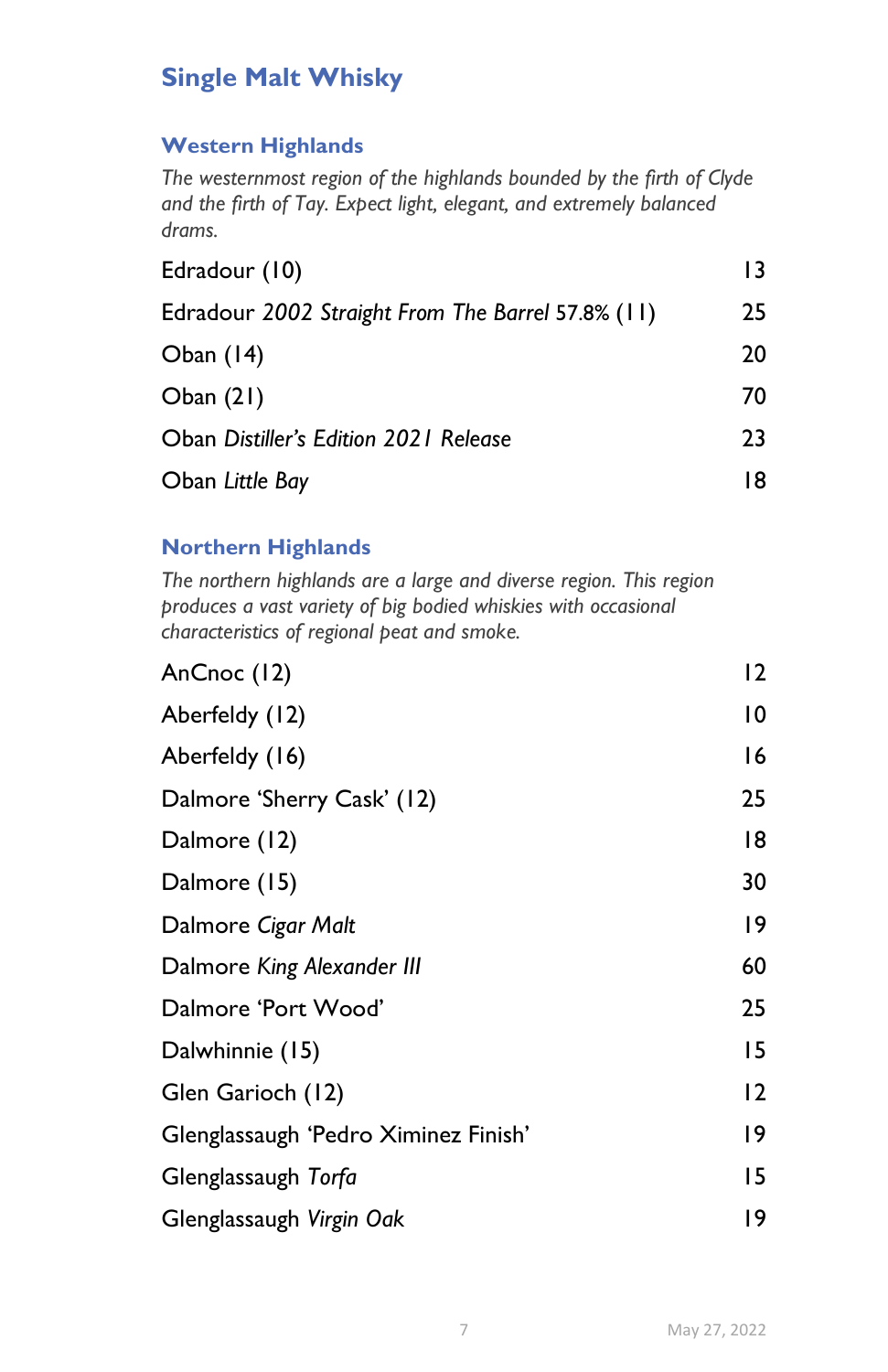| Northern Highlands cont'd                   |                 |
|---------------------------------------------|-----------------|
| Glenmorangie The Original                   | П               |
| Glenmorangie Lasanta 'Sherry Barrel'        | 14              |
| Glenmorangie Quinta Ruban 'Port Barrel'     | $\overline{14}$ |
| Glenmorangie Nectar d'Or 'Sauternes Barrel' | 17              |
| Glenmorangie Signet                         | 34              |
| Glenmorangie Spios 'Rye Barrel'             | 16              |
| Glenmorangie (18)                           | 25              |
| Old Pulteney 2004 Single Cask #229 50.2%    | 24              |
| Old Pulteney (12)                           | 3               |
| Old Pulteney (35)                           | 150             |
| Stronachie A.D. Rattray (10)                | 14              |
| Stronachie A.D. Rattray 'Sherry Cask' (10)  | 16              |
| Stronachie A.D. Rattray (18)                | 26              |
| The Glendronach (8)                         | 15              |
| The Glendronach 1990 Cask #6049 49.2% (30)  | 230             |
| The Glendronach 1992 Cask #6049 49.2% (27)  | 210             |
| The Glendronach 1993 Cask #6735 51% (27)    | 140             |
| The Glendronach 1995 Cask #4022 55.1% (20)  | 80              |
| The Glendronach 2008 Cask #8558 59.4% (12)  | 60              |
| The Glendronach 2009 Cask #2039 59.3% (11)  | 50              |
| The Glendronach 2009 (10)                   | 3               |
| The Glendronach 'Sherry Cask' (12)          | $\overline{14}$ |
| The Glendronach Revival (15)                | 30              |
| The Glendronach Allardice (18)              | 48              |
| The Glendronach Parliament (21)             | 38              |
| The Glendronach 'Port Wood'                 | 19              |
| The Glendronach 'Peated'                    | 26              |
| Tullibardine 'Burgundy'                     | 16              |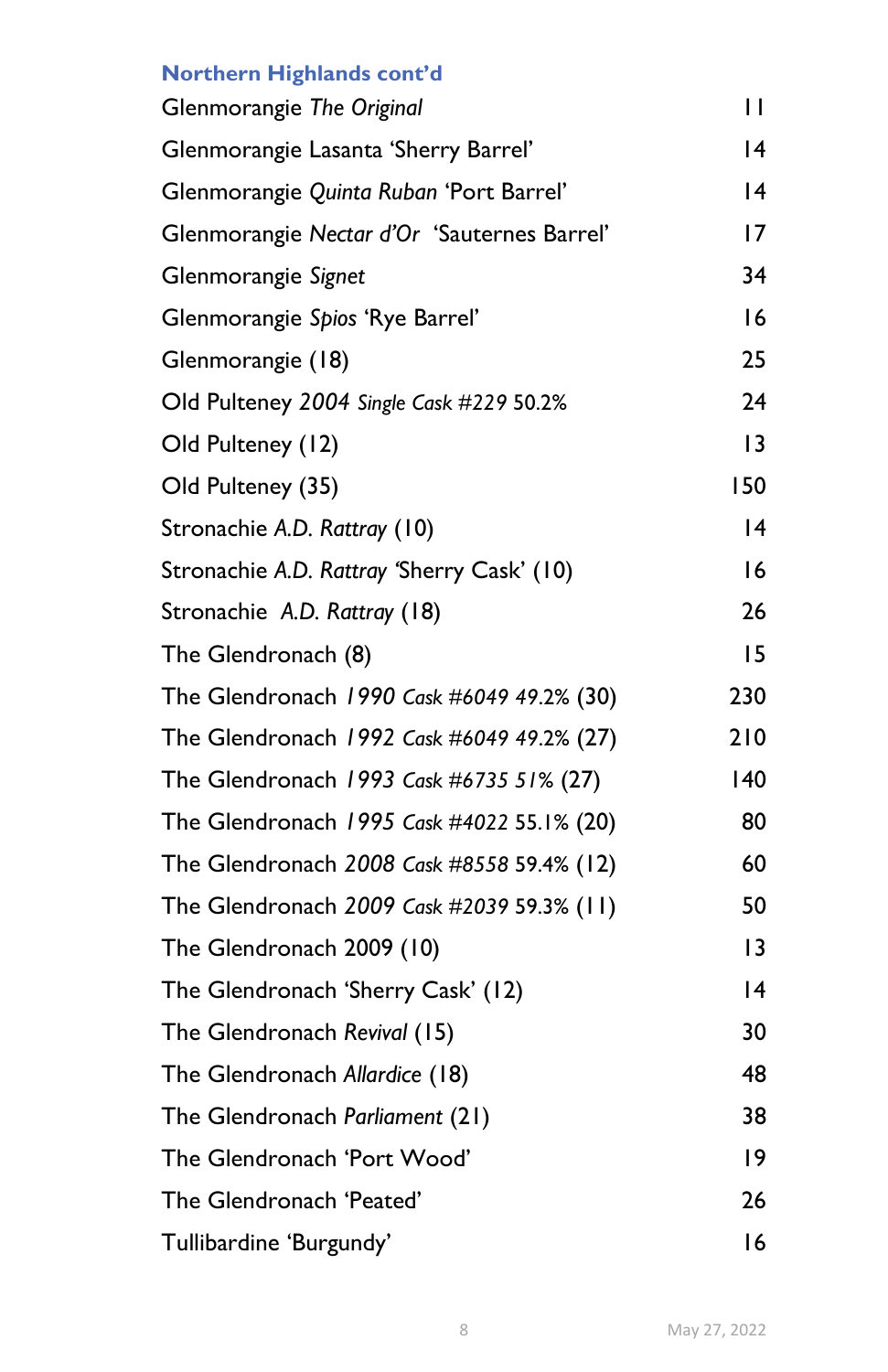## **Speyside**

The largest and most iconic region of Whisk(e)y. These drams are noted for their elegance, complexity, and lineage.

| Aberlour (12)                             | 12  |
|-------------------------------------------|-----|
| Aberlour (16)                             | 22  |
| Aberlour (18)                             | 40  |
| Aberlour A'bunadh 60.4%                   | 20  |
| Balvenie 'Caribbean Cask' (14)            | 9   |
| Balvenie Double Wood (12)                 | 15  |
| Balvenie Single Barrel (12)               | 25  |
| Balvenie 'Port Wood' (21)                 | 50  |
| Balvenie Tun 1509                         | 95  |
| Balvenie Week of Peat (14)                | 35  |
| Benraich 1998 Cask 2830 55.1%             | 26  |
| Benriach 'Port Hogshead' (12)             | 12  |
| Cardhu (12)                               | 12  |
| Caperdonich 1992 Duncan Taylor 54.7% (20) | 38  |
| Craigellachie (13)                        | 3   |
| Glenfarclas (12)                          | 2   |
| Glenfarclas (17)                          | 17  |
| Glenfarclas (30)                          | 130 |
| Glenfarclas (40)                          | 160 |
| Glenfarclas 185th Anniversary             | 36  |
| Glenfarclas 1961 Family Cask 52.2%        | 600 |
| Glenfarclas 1970 Family Cask 51.7%        | 350 |
| Glenfarclas 1984 Family Cask 51%          | 700 |
| Glenfarclas 1986 Family Cask 55.5%        | 90  |
| Glenfarclas 1987 Family Cask 51.1%        | 85  |
| Glenfarclas 1999 Family Cask 54.5%        | 65  |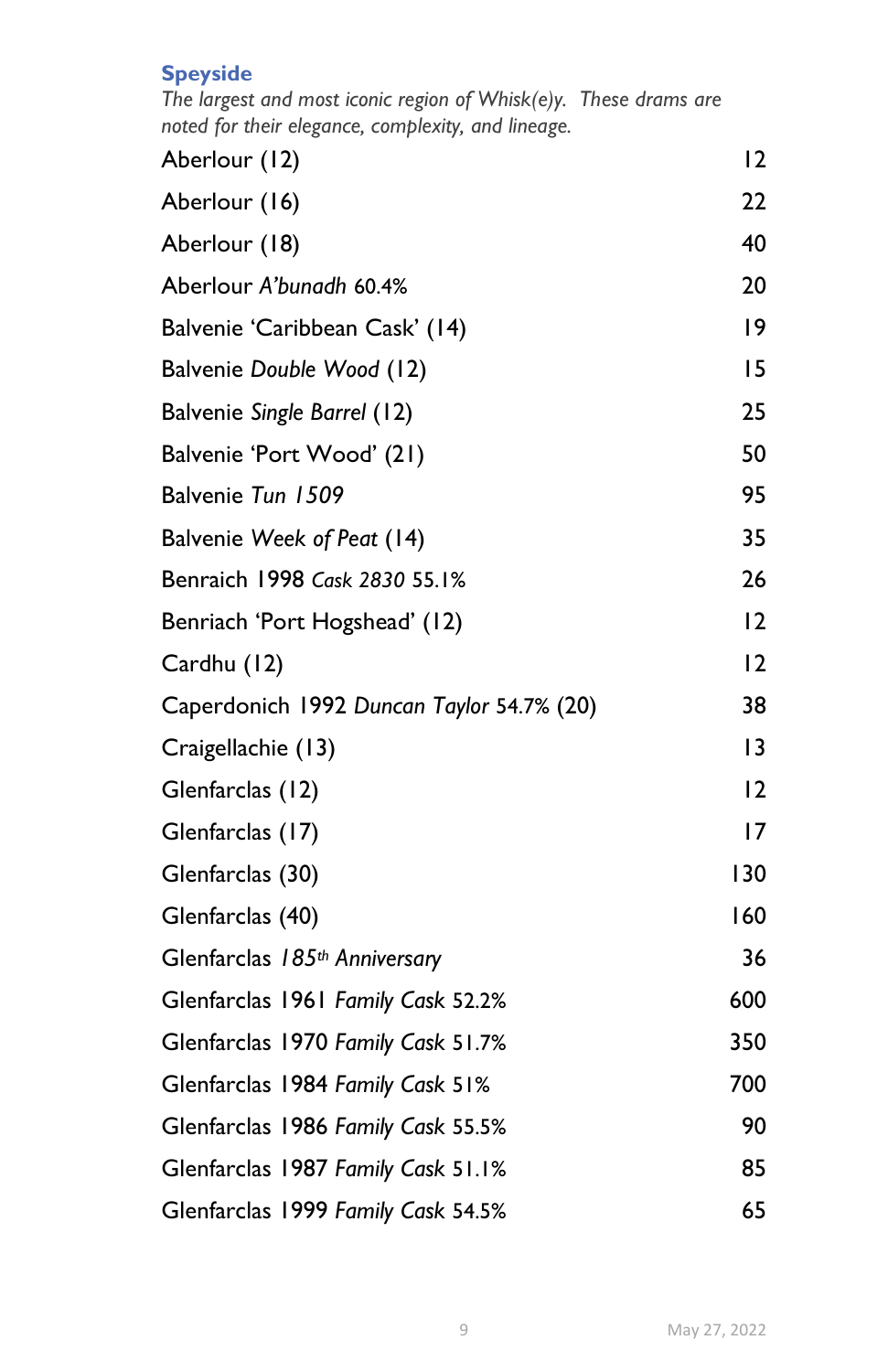# Speyside cont'd Glenfiddich Solera (15) 13 Glenfiddich (18) 18 Glenfiddich Grand Cru (23) 65 Glen Grant (12) 18 Glen Grant Rare Edition 2018 (18) 40 The Glenlivet (12) 11 The Glenlivet (15) 15 The Glenlivet (18) 22 The Glenlivet Old Archive (21) 35 The Glenlivet Code 25 The Glenlivet Nadurra 60.3% 'First Fill American' 16 The Glenlivet Nadurra 61.5% 'Peated Cask' 20 The Glenlivet Single Cask 60.9% 'Sherry Butt' 55 The Glenlivet Single Cask 55.8% 'American Hogshead' 55 Glen Moray 1994 Duncan Taylor 55.3% (17) 32 Glenrothes 1978 100 Linkwood Gordon & Mcphail (15) 25 Speyburn (15) 18 The Macallan Classic Cut 2020 Release 23 The Macallan Sienna 30 The Macallan *Edition IV* 35 The Macallan Edition V 32 The Macallan Edition VI 30 The Macallan Double Cask (12) 15 The Macallan Double Cask (15) 28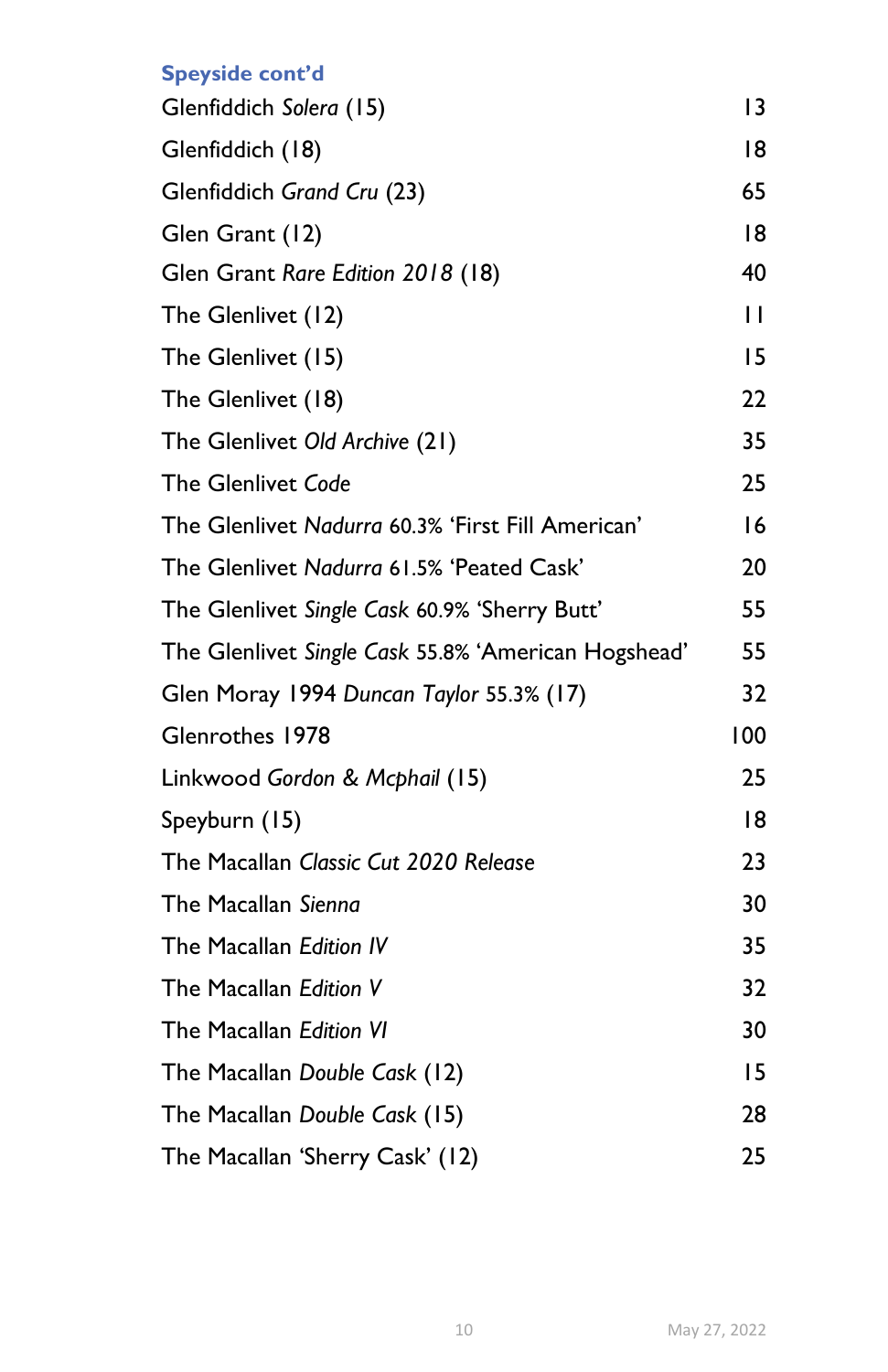## Speyside cont'd

| The Macallan Triple Cask (12)   | 16  |
|---------------------------------|-----|
| The Macallan 'Sherry Cask' (18) | 130 |
| The Macallan 'Sherry Cask' (25) | 450 |
| The Macallan Rare Cask 2021     | 60  |
| The Macallan Reflexion          | 129 |
| The Macallan Rich Cacao         | 35  |
| The Singleton                   |     |

# Islay

Constantly lashed by wind, sea, and rain and home to the signature bituminous peat flavor. Islay produces bold malts with characteristic seaweed and iodine tang.

| Ardbeg (10)                                   | 14             |
|-----------------------------------------------|----------------|
| Ardbeg (19)                                   | 60             |
| Ardbeg (25)                                   | 180            |
| Ardbeg An Oa 46.6%                            | 21             |
| Ardbeg Blasda                                 | 40             |
| Ardbeg Corryvreckan 57.1%                     | 21             |
| Ardbeg Drum                                   | 18             |
| <b>Ardbeg Grooves</b>                         | 25             |
| Ardbeg Perpetuum                              | 18             |
| Ardbeg Scorch                                 | 35             |
| Ardbeg Supernova 53.8% Committee Release 2014 | 60             |
| Ardbeg Supernova 53.8% Committee Release 2019 | 60             |
| Ardbeg Uigeadail 54.2%                        | 18             |
| Ardbeg Wee Beastie (5)                        | П              |
| Bowmore (12)                                  | $\overline{2}$ |
| Bowmore Darkest (15)                          | 15             |
| Bowmore (18)                                  | 18             |
| Bowmore 'Manzanilla cask' 52.5% (18)          | 25             |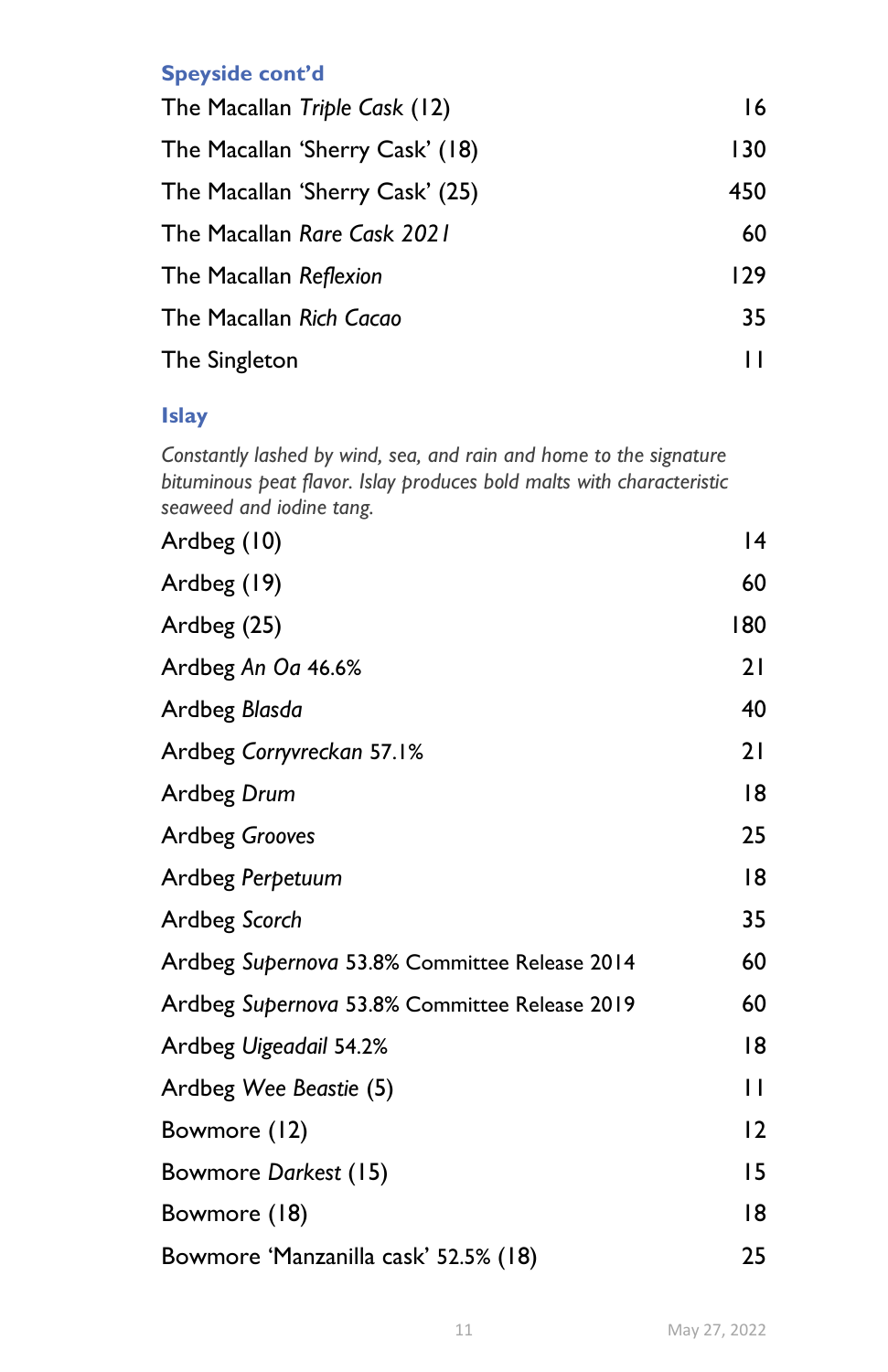# Islay cont'd

| Bowmore Astin Martin Edition 52.5% (21)         | 56           |
|-------------------------------------------------|--------------|
| Bowmore Artist Series #2 Cask 3841 51.8% (38)   | 147          |
| Bruichladdich Octomore 12.1 59.9%               | 45           |
| Bruichladdich Octomore 10.4 63.5%               | 46           |
| Bruichladdich Port Charlotte (10)               | 16           |
| <b>Bruichladdich The Laddie Classic</b>         | H            |
| Bruichladdich 1990 'Haut Brion Cask' 51.7% (22) | 50           |
| <b>Bruichladdich Waves</b>                      | $\mathbf{H}$ |
| Bunnahabhain Artist Series #2 (10)              | 50           |
| Bunnahabhain Tioteach a Dha                     | 17           |
| Bunnahabhain (12)                               | 24           |
| Caol Isla Unpeated (15)                         | 27           |
| Caol Isla Stitchel                              | 24           |
| Compass Box No Name No.3                        | 35           |
| Kilchoman (10)                                  | 30           |
| Kilchoman 100% Islay 50%                        | 30           |
| Kilchoman Loch Gorm                             | 30           |
| Kilchoman 'Rum Cask' 57.1%                      | 32           |
| Kilchoman 'Sauternes Cask' 50%                  | 28           |
| Kilchoman 'STR Cask' 50%                        | 28           |
| Lagavulin (8)                                   | 4            |
| Lagavulin 2020 Release (12) 56.4%               | 30           |
| Lagavulin (16)                                  | 20           |
| Laphroaig Cairdeas 'Pedro Ximinez Cask' 56.4%   | 22           |
| Laphroaig Lore                                  | 38           |
| Laphroaig Quarter Cask                          | 4            |
| Laphroaig (10)                                  | 13           |
| Laphroaig (25)                                  | 65           |
| Port Askig (10) 50%                             | 15           |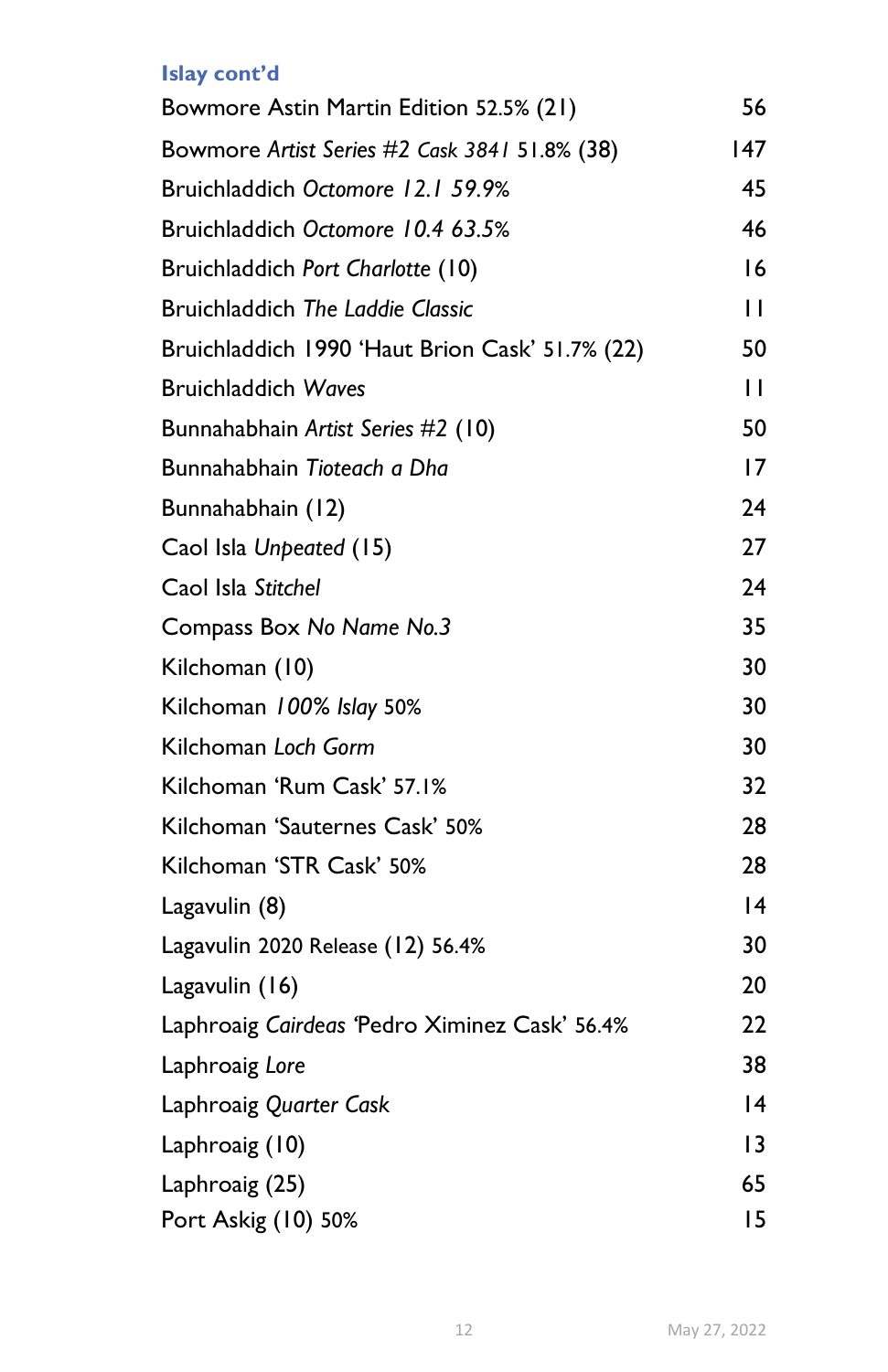#### Isle of Jura

Once a bustling region, now largely abandoned aside from the iconic stills. Jura malts display viscosity and rich finishes.

| Jura Seven Wood |  |
|-----------------|--|
| Jura $(12)$     |  |

#### Isle of Skye

Highland elegance often accentuated by smokiness, sea salt, and a distinctive but iconic regional peat.

| <b>Talisker Distiller's Edition</b> | 14 |
|-------------------------------------|----|
| Talisker Storm                      | 14 |
| Talisker (8)                        | 25 |
| Talisker (10)                       | 15 |

#### Isle of Arran

The Arran whiskys encompass a variety of youthful and elegantly caskfinished drams.

| Arran 'Amarone Cask' 50%   | 21 |  |
|----------------------------|----|--|
| Arran $(14)$               | 19 |  |
| Arran 'Sassicaia Cask' 55% | 22 |  |
| Arran 'PDC Cask' 55%       | 21 |  |
| Arran Robert Burns         |    |  |

#### Orkney Islands

Scotland's northernmost island distillery. Peat exists in these drams but has a very muted, subtle and unique taste compared to Islay peat.

| Highland Park (12)            | 12  |
|-------------------------------|-----|
| Highland Park (18)            | 27  |
| Highland Park (21)            | 65  |
| Highland Park (25)            | 110 |
| Highland Park 53.9% (30)      | 120 |
| Highland Park Dark 52.9% (17) | 50  |
| Highland Park Dark Origins    | 50  |
| Highland Park Full Volume     | 13  |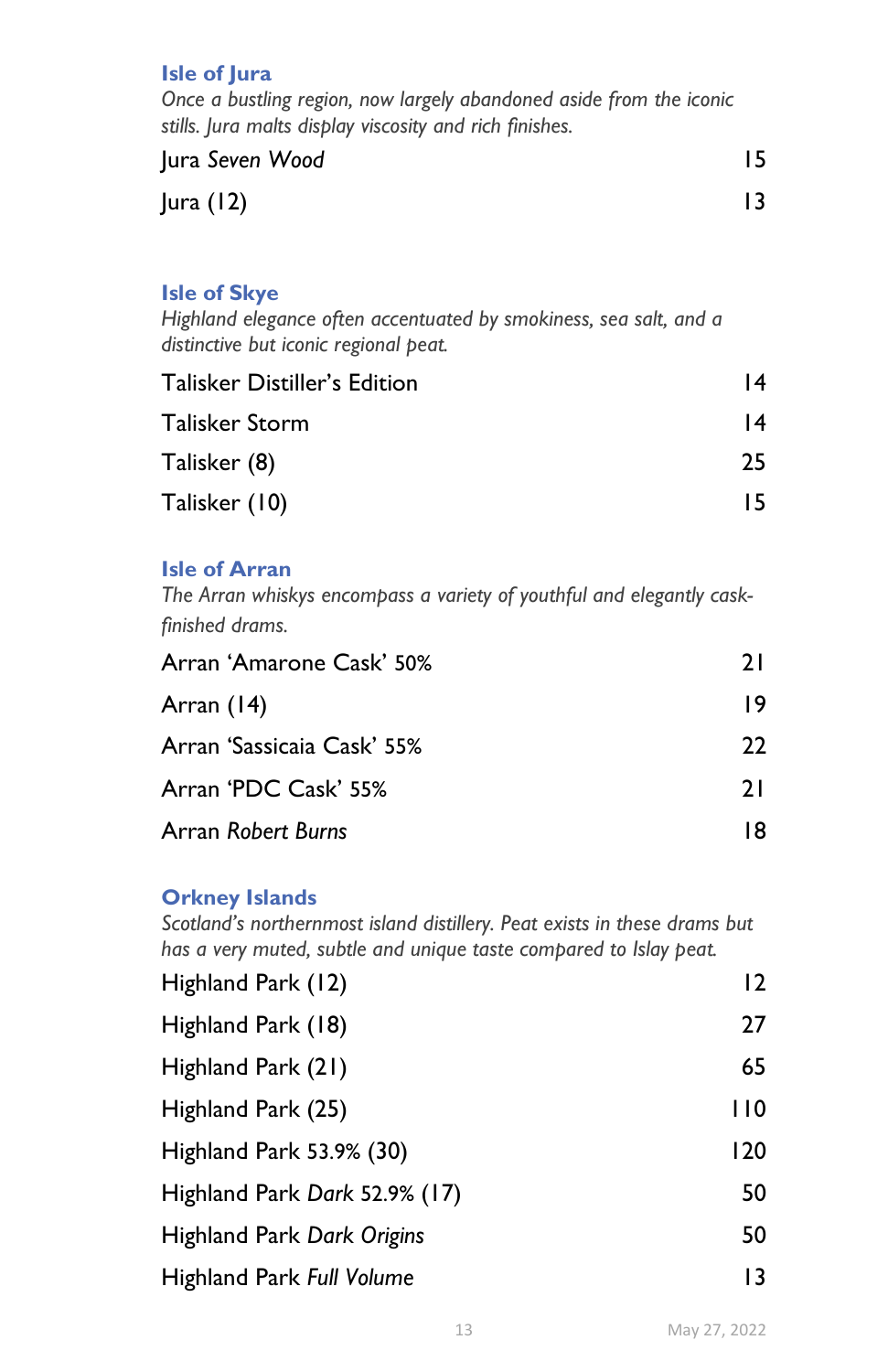## Orkney cont'd

| <b>Highland Park Valknut</b> | 12 |
|------------------------------|----|
| Highland Park Valfather      | 14 |
| Highland Park Valkyrie       | 14 |
| Highland Park Ice (17)       | 45 |
| Scapa Glansa                 | 16 |

#### **Lowlands**

Soft and sweetly aromatic malts come from this region. Auchentoshan Three Wood 13 Auchentoshan (12) 14 Glenkinchie (10) 11 Killyloch 1967 (36) 250

## **Campbeltown**

Expect full flavored and full-bodied whiskies famous for their slightly salty tang in the finish.

| Glenscotia (18)    | 4 I |  |
|--------------------|-----|--|
| Hazelburn (10)     | 14  |  |
| Longrow C.V Peated | 20  |  |

# Blended + Around the World Whisk(e)y

| <b>Blended Scotch</b>    |                |
|--------------------------|----------------|
| Chivas (12)              | 9              |
| Chivas (21) Royal Salute | 22             |
| Monkey Shoulder          | $\overline{2}$ |
| Johnnie Walker Black     | 10             |
| Johnnie Walker Blue      | 47             |
| Johnnie Walker Gold      | 13             |
| Johnnie Walker Green     | 15             |
| Johnnie Walker (18)      | 25             |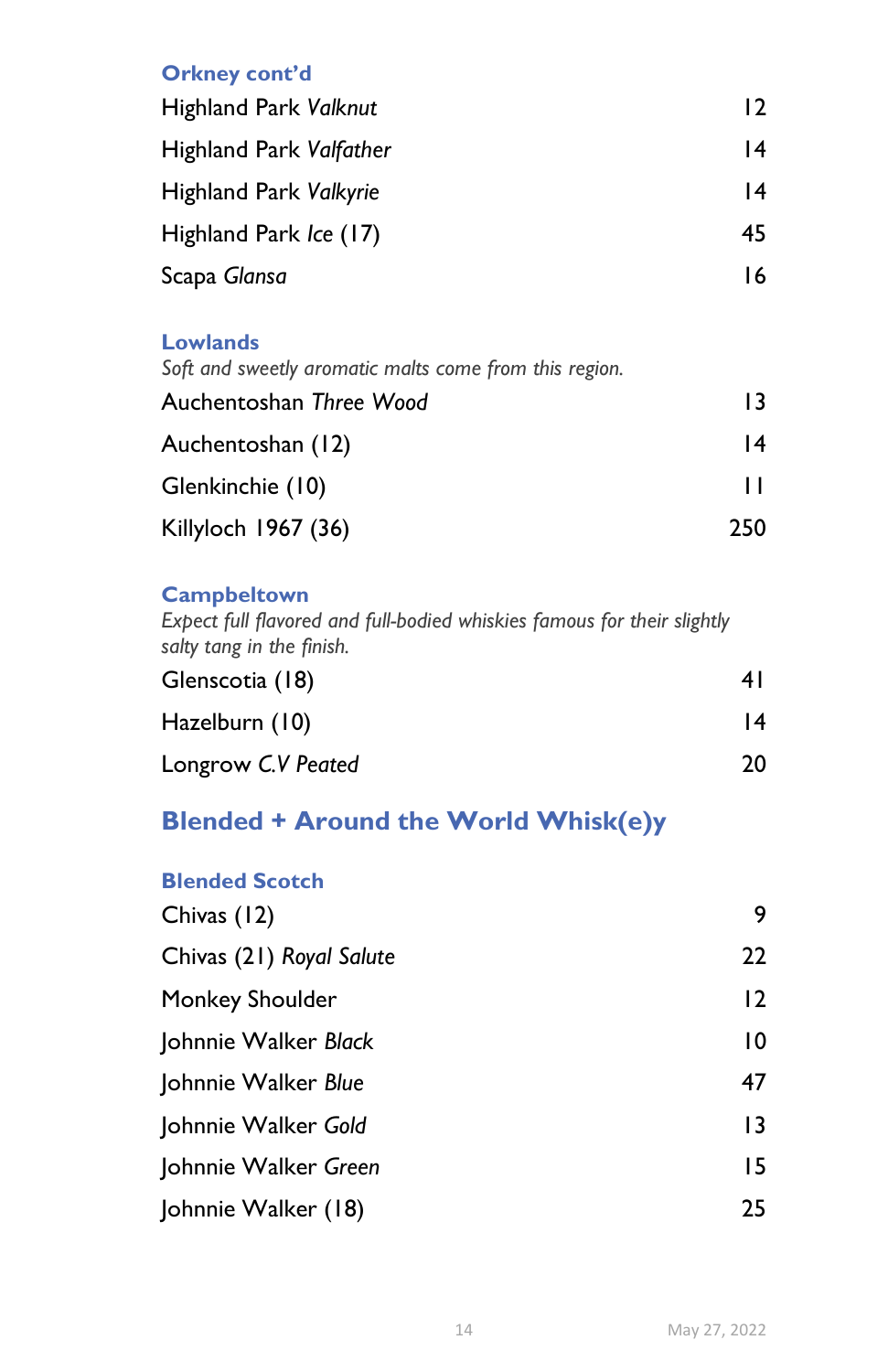## Japanese

| Hibiki Harmony                      | 25             |
|-------------------------------------|----------------|
| Kaiyo 'Mizunara Cask'               | 24             |
| Kujira 'White Oak' (5)              | 20             |
| Kujira 'Sherry + Bourbon Cask' (8)  | 32             |
| Kujira 'White Oak' (10)             | 30             |
| Kujira 'Sherry Cask' (12)           | 40             |
| Kujira 'Bourbon Cask' (20)          | 60             |
| Kura 'Rum Cask'                     | 21             |
| Mars Iwai                           | 4              |
| Mars The Lucky Cat                  | 32             |
| Masahrio Pure Malt                  | 17             |
| Matsui Single Malt 'Mizunara Cask'  | 22             |
| Matsui 'Sakura Cask'                | 25             |
| Nikka (12)                          | 33             |
| Nikka Coffey Malt                   | 16             |
| Nikka Coffey Grain                  | 16             |
| Nikka Days                          | $\overline{2}$ |
| Nikka From the Barrel               | 16             |
| Nikka Miyagikyo Single Malt         | 16             |
| Nikka Miyagikyo Single Malt Peated  | 38             |
| Nikka Taketsuru Pure Malt           | 20             |
| Nikka Yoichi Single Malt            | 16             |
| Nikka Yoichi Single Malt Non-Peated | 38             |
| Nikka Yoichi (10)                   | 160            |
| Nirasaki Blended                    | 15             |
| <b>Suntory Toki</b>                 | 10             |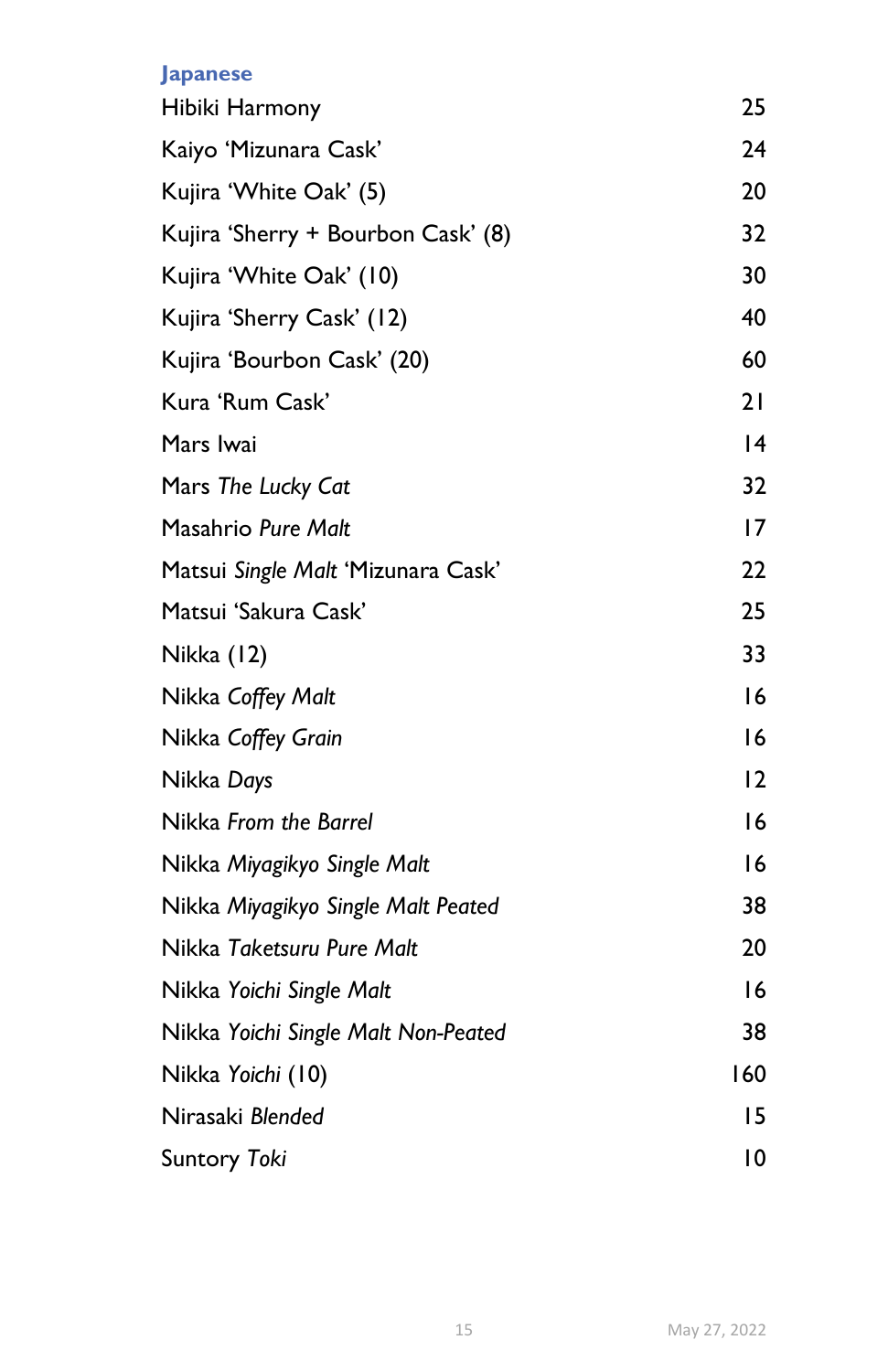# Japanese cont'd

| Shinobu Blended 'Mizunara Cask'   | 13 |  |
|-----------------------------------|----|--|
| Shinobu Pure Malt 'Mizunara Cask' | 20 |  |
| Shinobu (10) 'Mizunara Cask'      | 77 |  |
| Shinobu (15) 'Mizunara Cask'      | 31 |  |

# American

| <b>Bourbon</b>                      |              |
|-------------------------------------|--------------|
| Angel's Envy 'Port Cask'            | 15           |
| Basil Hayden's                      | 9            |
| Basil Hayden's Toast                | 10           |
| Blanton's Gold 50%                  | 40           |
| <b>Blanton's Single Barrel</b>      | 30           |
| <b>Booker's Small Batch</b>         | 12           |
| Bomberger's Declaration Small Batch | 42           |
| <b>Buffalo Trace</b>                | 9            |
| <b>Bulleit</b>                      | 9            |
| Eagle Rare (10)                     | 13           |
| Eagle Rare 2008 Release 45.0% (17)  | 200          |
| <b>EH Taylor Small Batch 50%</b>    | 25           |
| <b>EH Taylor Single Barrel 50%</b>  | 30           |
| Elijah Craig Small Batch            | $\mathbf{I}$ |
| Elijah Craig Toasted Barrel         | 16           |
| <b>Four Roses</b>                   | 8            |
| George T Stagg 2010 Release 71.5%   | 200          |
| Heaven's Door Tennessee Bourbon     | 12           |
| Hudson's Bright Lights              | 15           |
| <b>Kings County Peated</b>          | 35           |
| Knob Creek Small Batch 50%          | 9            |
| Koval Four Grain 50%                | 16           |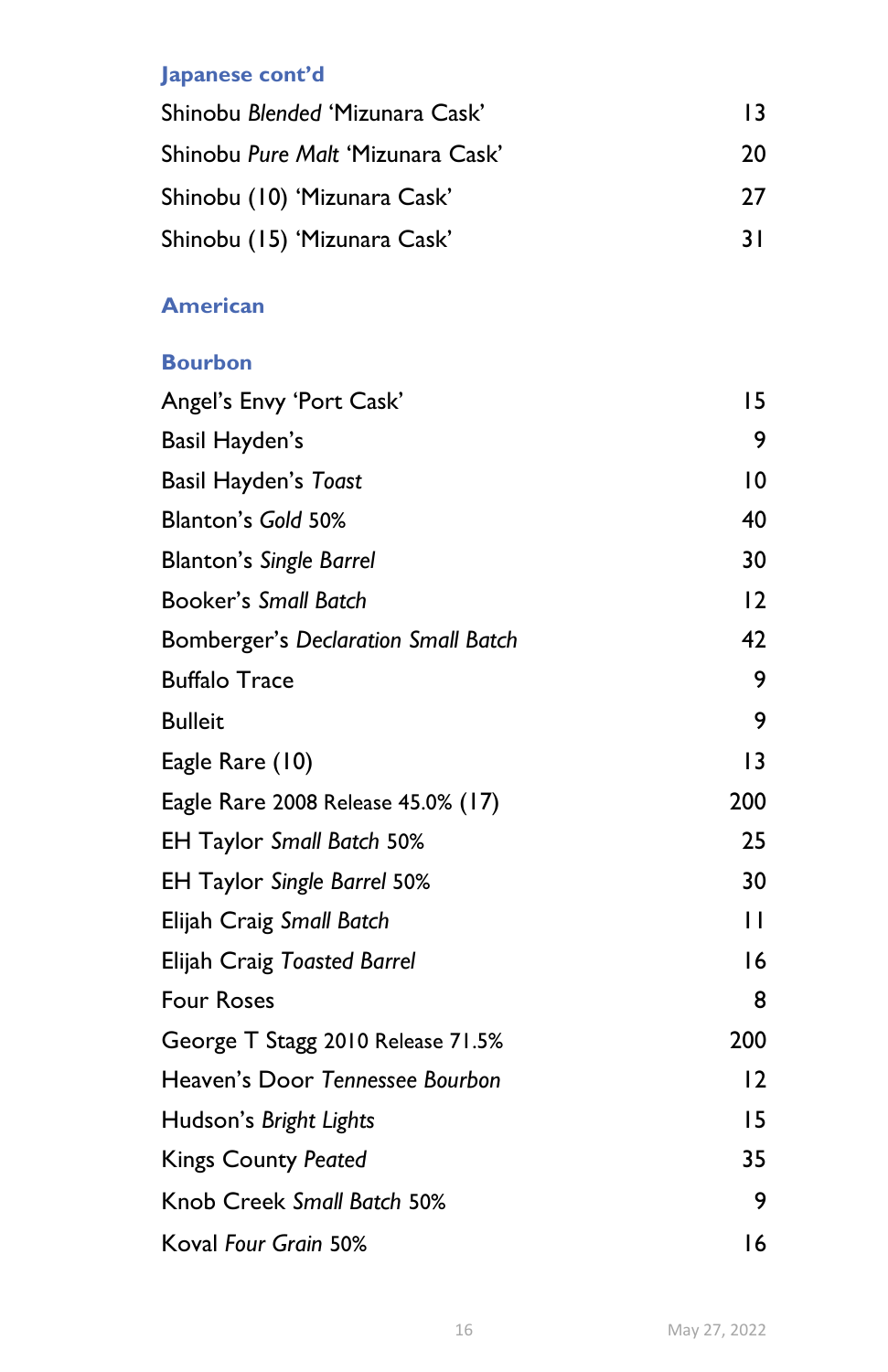# American cont'd

| Jefferson's Aged At Sea                  | 16  |
|------------------------------------------|-----|
| Jefferson's Very Small Batch             | 13  |
| Legent                                   | 9   |
| Maker's Mark                             | 8   |
| Maker's Mark 46                          | 10  |
| Maker's Mark Private Selection 55.55%    | 14  |
| Maker's Mark 101                         | 15  |
| Michter's US#1 Small Batch               | 15  |
| Michter's Single Barrel (10)             | 40  |
| Michter's Single Barrel (20)             | 400 |
| Michter's Sour Mash                      | 14  |
| Michter's Unblended American             | 14  |
| Old Forester Signature                   | 8   |
| Old Forester Single Barrel No. 1 63.2%   | 15  |
| Old Forester Single Barrel 100 Proof     | 16  |
| Old Forester 1920 Prohibition 57.5%      | 16  |
| Old Forester 1870 Original Batch         | 3   |
| Old Forester 1987 Bottled in Bond        | 14  |
| Old Forester Statesman                   | 16  |
| Old Pogue                                | 30  |
| Oppidan Four Grain                       | 17  |
| Oppidan Solera                           | 17  |
| Orphan Barrel Rhetoric (24)              | 28  |
| <b>Ridgemont Reserve 1792</b>            | 12  |
| Russell's Reserve (10)                   | П   |
| Shenk's Homestead Sour Mash 2018 Release | 20  |
| Shenk's Homestead Sour Mash 2019 Release | 24  |
| Shenk's Homestead Sour Mash 2021 Release | 28  |
| Stagg Jr 66.05%                          | 20  |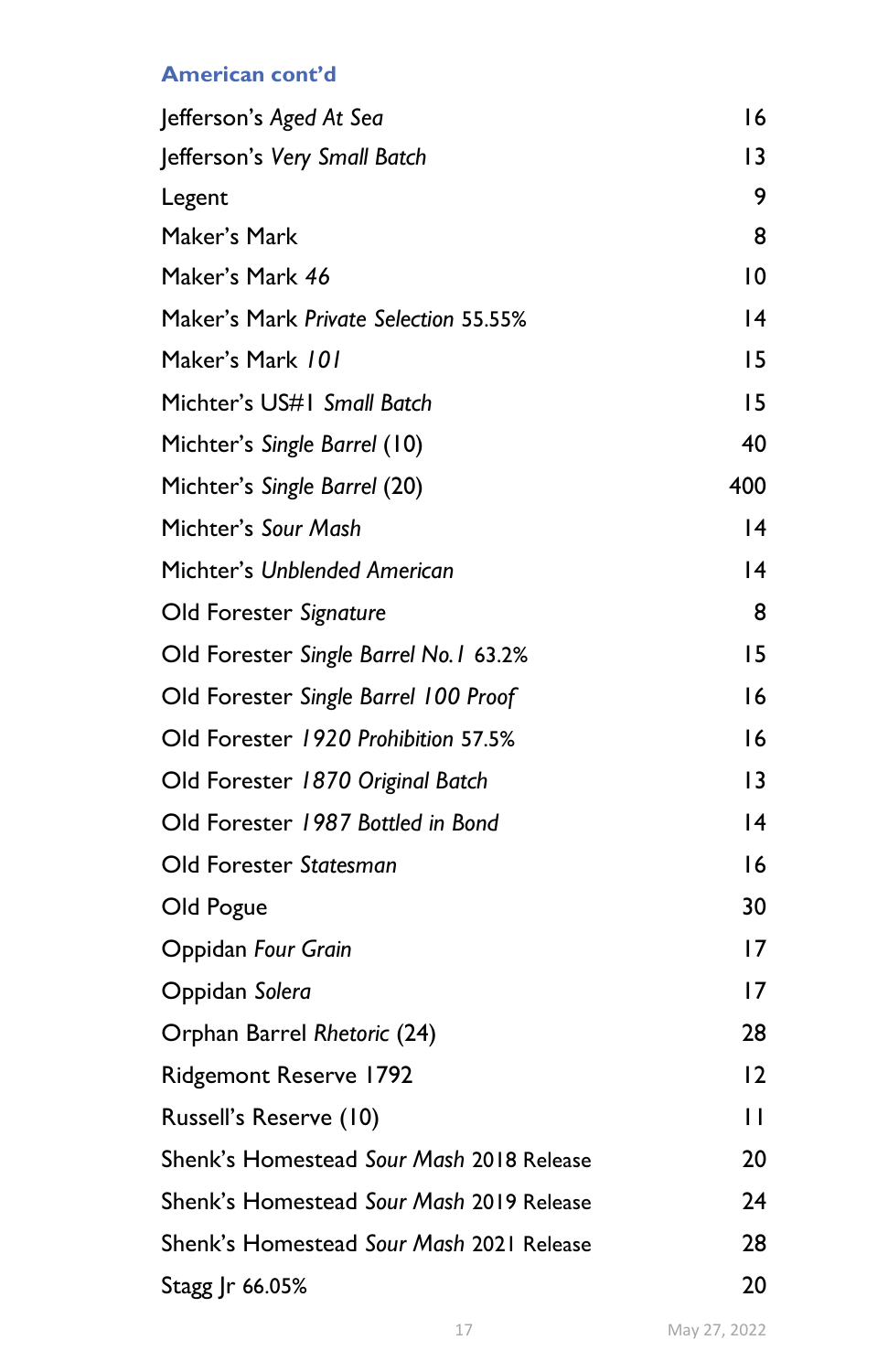# American cont'd

| Widow Jane (10)               | 15 |
|-------------------------------|----|
| Wild Turkey Long Branch       | 32 |
| William Weller CYPB           | 35 |
| <b>Woodford Reserve</b>       | 10 |
| Woodford Reserve Malt         | п  |
| Woodford Reserve Wheated      | 10 |
| Woodford Reserve Double Oaked | 17 |

# Rye

| Basil Hayden's (10)                         | 15             |
|---------------------------------------------|----------------|
| EH Taylor Straight Rye 50%                  | 20             |
| Elijah Craig Straight Rye                   | $\overline{0}$ |
| <b>Kings County Empire</b>                  | 35             |
| Knob Creek Small Batch 50%                  | 9              |
| Knob Creek Cask Strength 2018 Release 59.8% | П              |
| Masterson's (10)                            | 15             |
| Michter's Small Batch                       | 15             |
| Michter's (10)                              | 42             |
| Rittenhouse 100 Proof                       | $\overline{0}$ |
| <b>Rock Town Arkansas</b>                   | 16             |
| Sazerac (6)                                 | 3              |
| Sazerac 2010 Release 45% (18)               | 85             |
| Sazerac 2013 Release 45% (18)               | 75             |
| Templeton                                   | 9              |
| Thomas Handy 2009 Release 64.5%             | 85             |
| Thomas Handy 2012 Release 66.2%             | 75             |
| Whistlepig Farm Stock Rye                   | 25             |
| Whistlepig Piggy Back Rye (6)               | 12             |
| Whistlepig 50% (10)                         | 25             |
|                                             |                |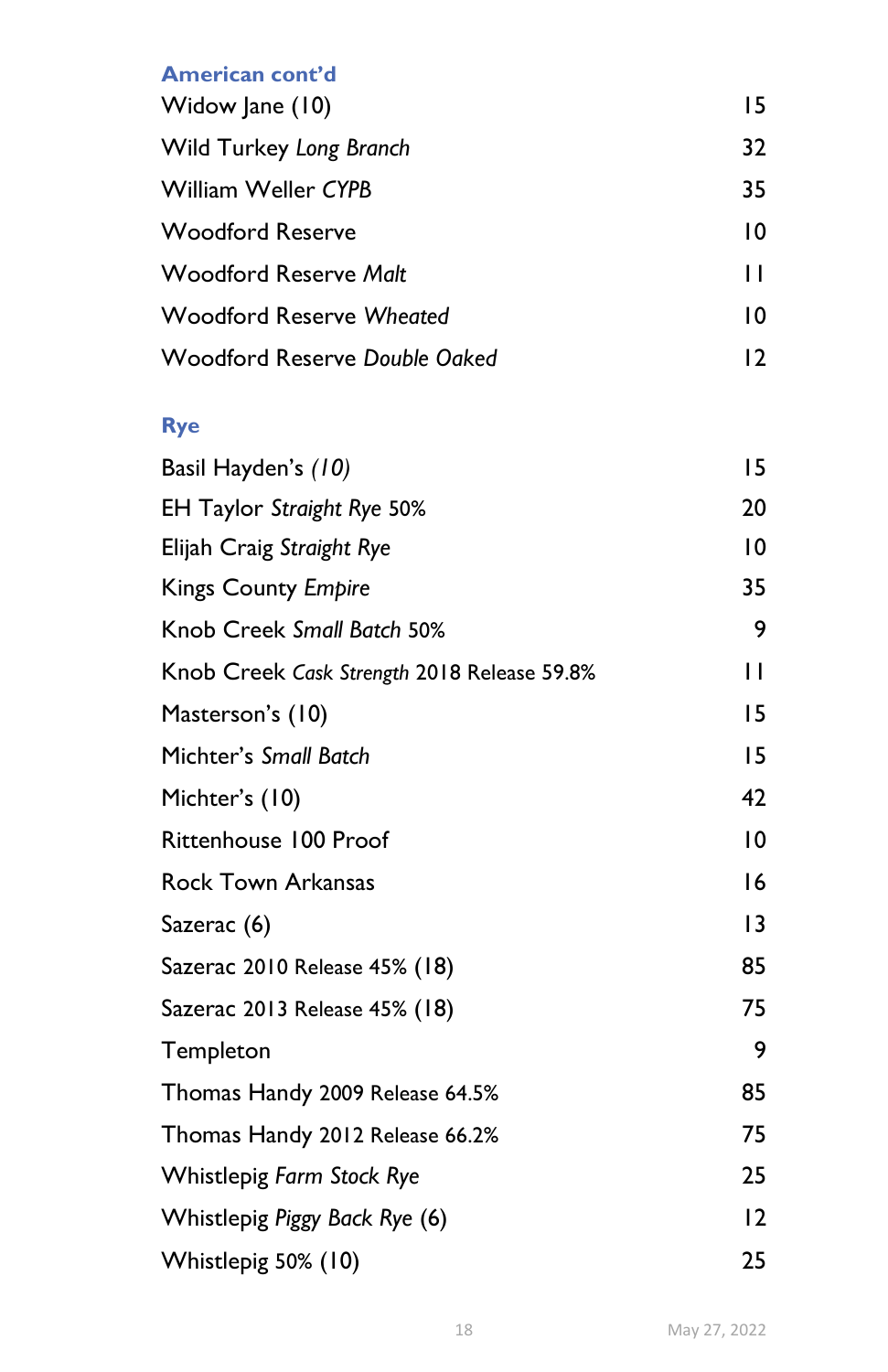| Rye cont'd                                    |     |
|-----------------------------------------------|-----|
| Whistlepig Old World (12)                     | 35  |
| Whistlepig 'Vermont Estate Oak' (15)          | 70  |
| Whistlepig Double Malt (18)                   | 125 |
| Whistlepig Boss Hog Edition V 58.3%           | 140 |
| <b>Single Malt</b>                            |     |
| <b>Westland Sherry Oak</b>                    | 17  |
| <b>Westland Peated</b>                        | 17  |
| <b>Tennessee Whisky</b>                       |     |
| Jack Daniel's Old #7                          | 7   |
| Jack Daniel's Single Barrel                   | 9   |
| Jack Daniel's Gentleman Jack                  | 8   |
| <b>Canadian</b><br>Alberta Premium Dark Horse | 8   |
|                                               |     |
| Alberta Premium Cask Strength 2022 Release    | 13  |
| Bearface Triple Oak (7)                       | 8   |
| Canadian Club 100% Rye                        | 7   |
| Canadian Club (44)                            | 44  |
| Crown Royal                                   | 7   |
| Crown Royal Reserve                           | 9   |
| <b>Forty Creek Double Barrel</b>              | 10  |
| Forty Creek Master's Edition 2021             | 13  |
| Gooderham & Worts Four Grain                  | 8   |
| Gooderham & Worts Little Trinity              | 14  |
| Gooderham & Worts 49 Wellington               | 14  |
| Lot 40                                        | 8   |
| Lot 40 Dark Oak                               | 10  |
| Lot 40 Cask Strength 2019 Release 57.4%       | 15  |
| Lot 40 Peated Quarter Cask 2021 55.5%         | 15  |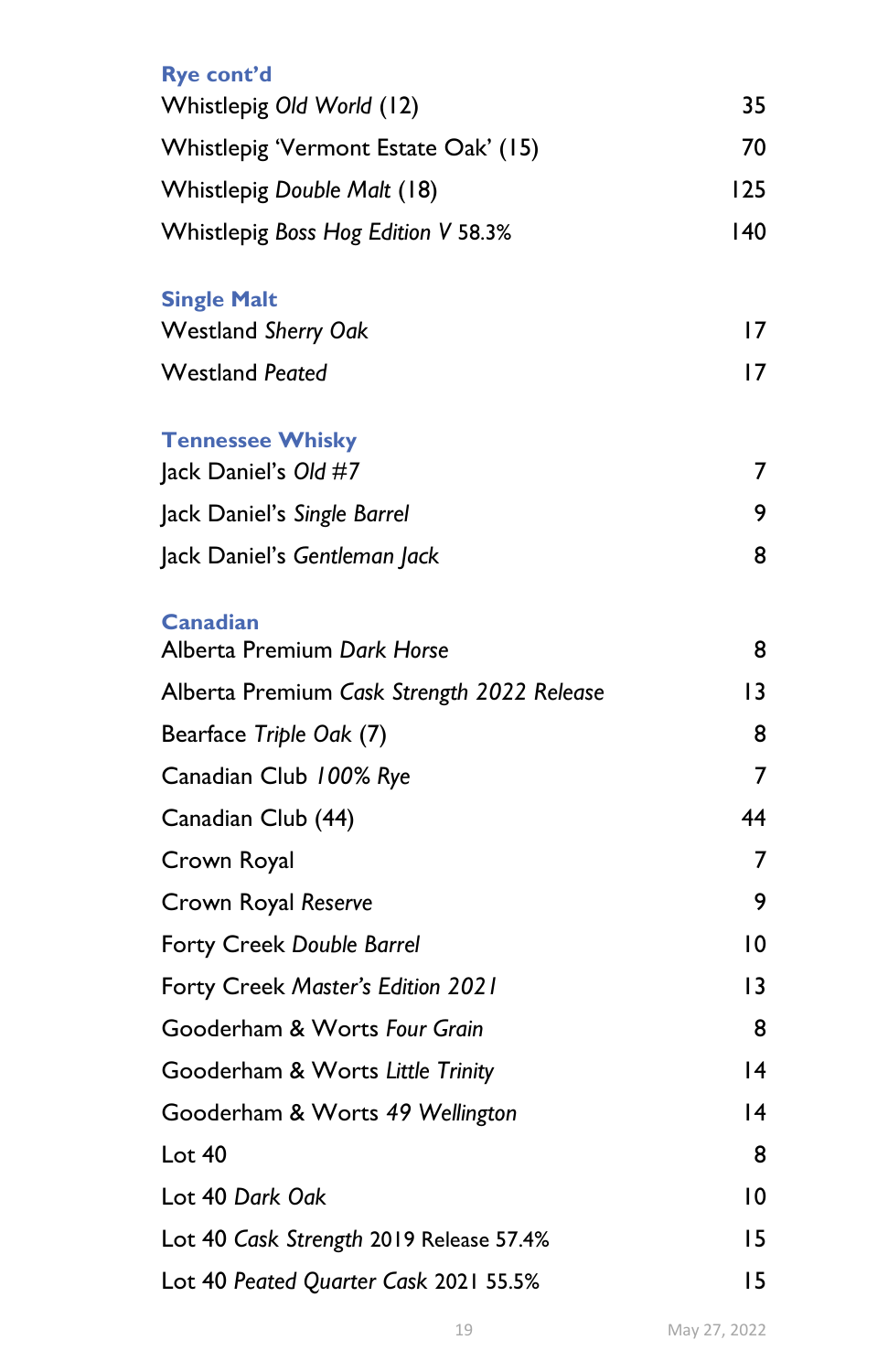# Canadian cont'd

| Pendleton                       |    |
|---------------------------------|----|
| <b>Resurrection White Rye</b>   | 30 |
| Wisers (18)                     | 13 |
| Wisers Cask Strength 64.3% (23) | 20 |
| Wisers (35) 50%                 | 60 |
| <b>Wisers Union 52</b>          | 30 |

## Irish

| <b>Bushmill's Black Bush</b>      | 8  |
|-----------------------------------|----|
| <b>Bushmills Triple Distilled</b> | 7  |
| Bushmills (21)                    | 40 |
| Connemara                         | 2  |
| Connemara (12)                    | 21 |
| Jameson                           | 9  |
| Jameson Black Barrel              | 9  |
| Midleton Green Spot               | 15 |
| Midleton Yellow Spot              | 24 |
| Powers Signature Reserve          | 12 |
| Redbreast (12)                    | 13 |
| Redbreast (15)                    | 22 |
| Redbreast (21)                    | 37 |
| Roe and Co                        | 9  |
| <b>Teeling</b>                    | 15 |

# World Whisk(e)y

| <b>Breene</b>           | France |    |
|-------------------------|--------|----|
| <b>Amrut Fusion 50%</b> | India  | 10 |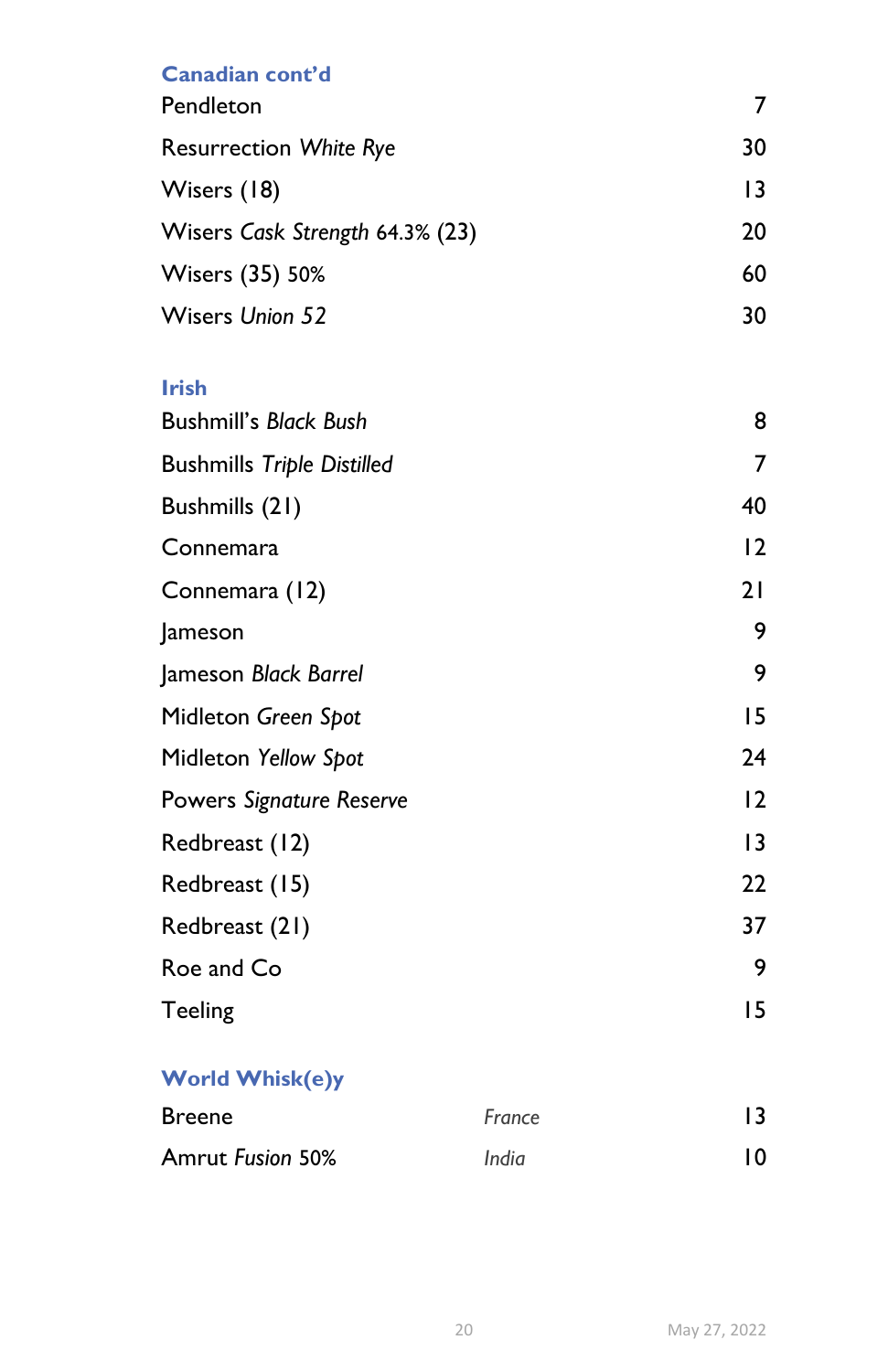# R(h)um

| <b>Bacardi White</b>                  | 8              |
|---------------------------------------|----------------|
| Bacardi (4)                           | 8              |
| Bacardi (8)                           | 9              |
| Bacardi (10)                          | 10             |
| Bacardi Reserva Limitada              | 20             |
| <b>Brugal Anejo</b>                   | 8              |
| <b>Bumbu</b>                          | П              |
| Bumbu X.O                             | 15             |
| Chairman's Reserve Forgotten Casks    | 13             |
| <b>Clement Select Barrel Agricole</b> | 9              |
| Diplomatico Reserva                   | $\overline{0}$ |
| Diplomatico Single Vintage 2005       | 25             |
| El Dorado (15)                        | 12             |
| English Harbor (5)                    | $\mathbf{H}$   |
| English Harbor (10)                   | 16             |
| Flor de Cana (12)                     | 9              |
| Gosling's Black Seal                  | 8              |
| <b>Gosling's Family Reserve</b>       | 12             |
| Parce (12)                            | $\overline{0}$ |
| Ron Malecon                           | 10             |
| Ron Matusalem (15)                    | 10             |
| Santa Teresa 1796                     | $\overline{2}$ |
| Zaya Gran Reserva (12)                | П              |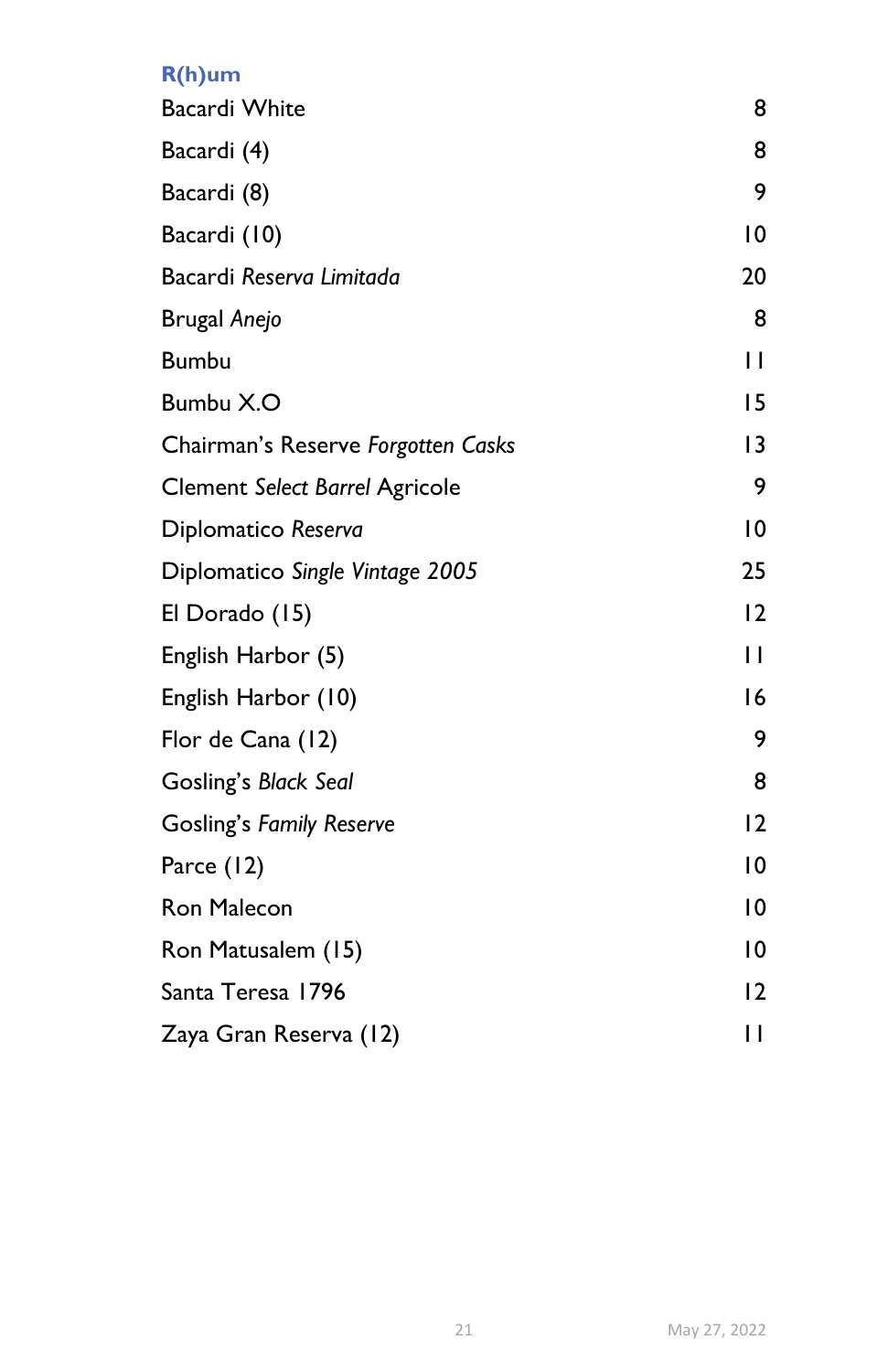| Gin                        |             |                |
|----------------------------|-------------|----------------|
| Copper Spirit              | B.C         | $\overline{0}$ |
| Long Table                 | B.C         | 9              |
| Long Table Cucumber        | B.C         | 9              |
| Resurrection               | B.C         | 9              |
| <b>Resurrection Rose</b>   | B.C         | 9              |
| Sheringham Kazuki          | B.C         | 9              |
| Sheringham Seaside         | B.C         | 9              |
| Ungava                     | B.C         | П              |
| Victoria Empress           | B.C         | 9              |
| Aviation                   | U.S.A       | 8              |
| Dorothy Parker             | U.S.A       | П              |
| Prairie                    | U.S.A       | 9              |
| St George Terroir          | U.S.A       | 9              |
| St George Botanivore       | U.S.A       | $\overline{0}$ |
| <b>Bombay Sapphire</b>     | England     | 8              |
| Broker's                   | England     | 8              |
| Ford's                     | England     | $\overline{0}$ |
| Mermaid Small Batch        | England     | 14             |
| No. 3                      | England     | 9              |
| Plymouth                   | England     | 10             |
| Tanqueray 10               | England     | 9              |
| Scapegrace Gold 57.1%      | New Zealand | 14             |
| Masahiro Okinawa           | Japan       | 14             |
| Matsui Hakuto Premium      | Japan       | 10             |
| Nikka Coffey               | Japan       | 16             |
| Roku                       | Japan       | 9              |
| Hendrick's                 | Scotland    | 9              |
| Isle of Harris Small Batch | Scotland    | 16             |
| Monkey 47                  | Germany     | $\overline{3}$ |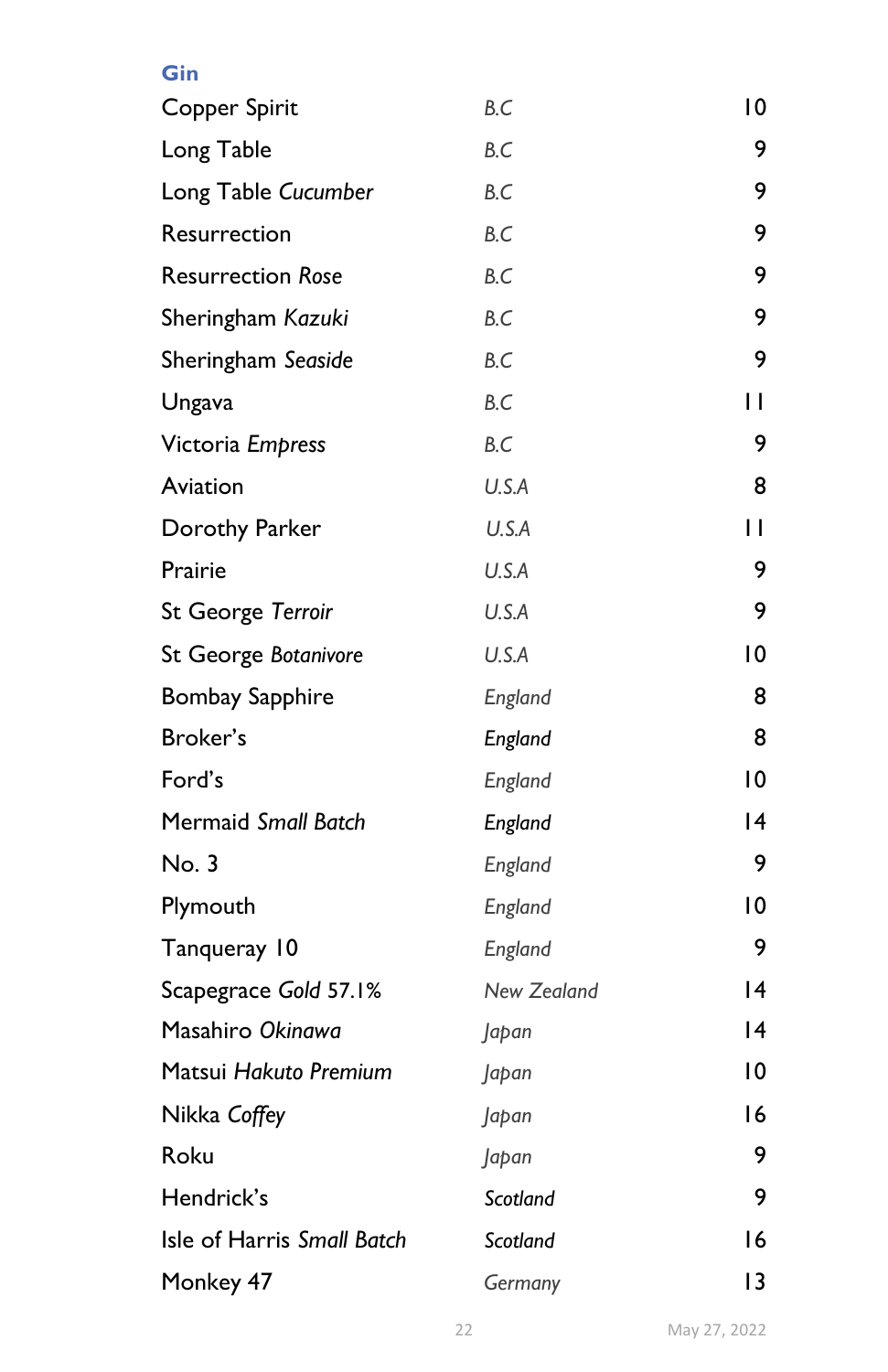Vodka

| Long Table Texada       | B.C                | 9  |
|-------------------------|--------------------|----|
| <b>Titos</b>            | U.S.A              | 8  |
| <b>Ketel One</b>        | <b>Netherlands</b> | 8  |
| Ciroc                   | France             | 9  |
| <b>Grey Goose</b>       | France             | 9  |
| Pinnacle                | France             | 7  |
| <b>Belvedere</b>        | Poland             | 10 |
| Belvedere Lake Bartezek | Poland             | 12 |
| Chopin                  | Poland             | 9  |
| Luksusowa               | Poland             | 8  |
| Ultimat                 | Poland             | П  |
| Stolichnaya Elit        | Latvia             | 10 |
| Haku                    | Japan              | 9  |
| Nikka Coffey            | Japan              | 10 |
| <b>Aquavit + Akavit</b> |                    |    |

| <b>Brennivin</b>              |    |  |
|-------------------------------|----|--|
| <b>Brennivin Special Cask</b> | 10 |  |
| Sheringham                    |    |  |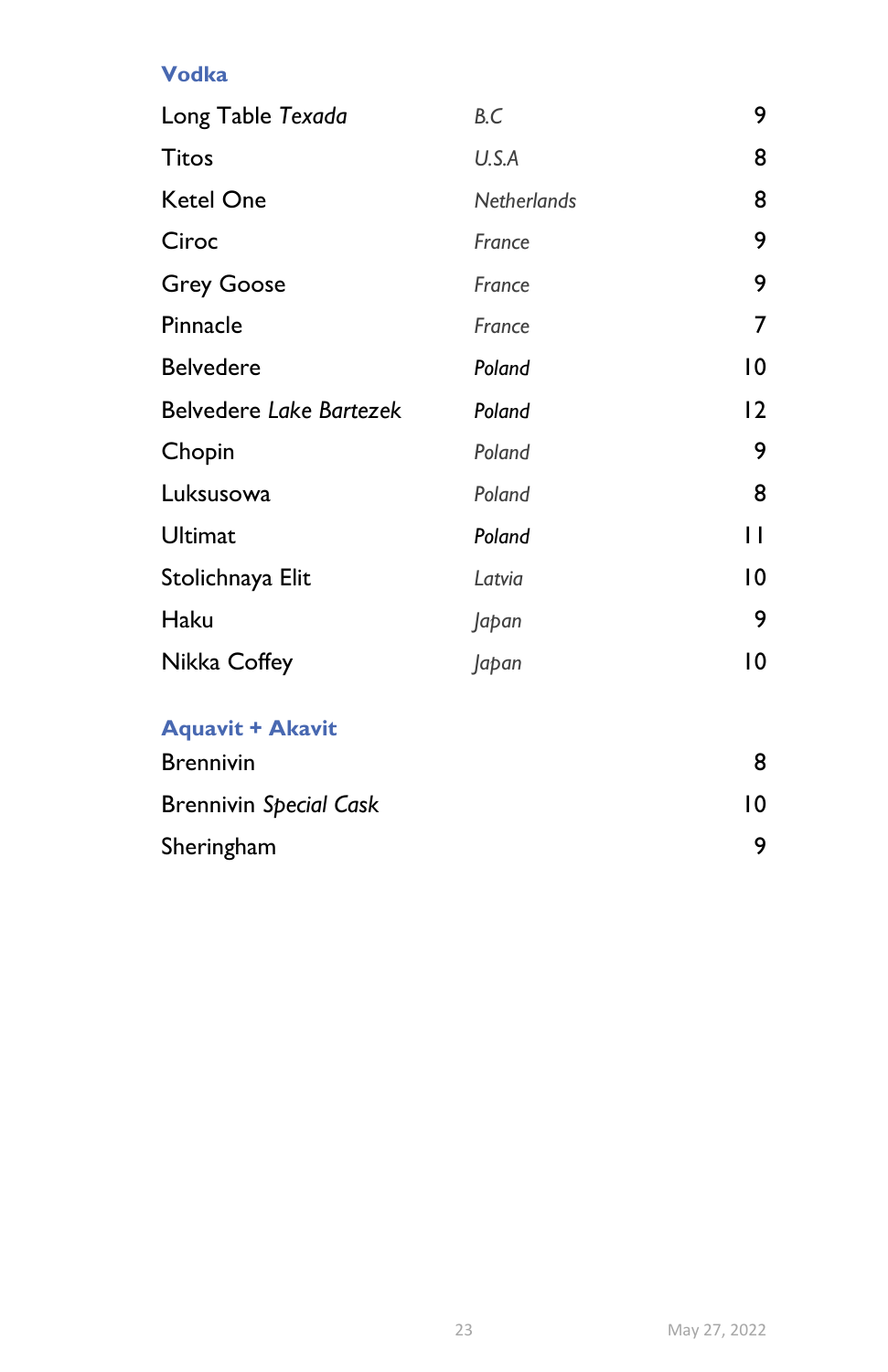# **Tequila**

| <b>Adictivo Plata</b>                         | 13              |
|-----------------------------------------------|-----------------|
| <b>Adictivo</b> Extra Anejo                   | 30              |
| <b>Arette Suave Anejo</b>                     | 25              |
| Casamigos Blanco                              | $\mathbf{H}$    |
| Casamigos Reposado                            | 14              |
| Corralejo Reposado                            | 3               |
| Clase Azul Blanco                             | 34              |
| Clase Azul Reposado                           | 40              |
| Clase Azul Gold                               | 75              |
| Clase Azul Anejo                              | 120             |
| Clase Azul Ultra Extra Anejo                  | 250             |
| Don Julio Blanco                              | 12              |
| Don Julio Reposado                            | $\overline{14}$ |
| Don Julio 1942 Anejo                          | 50              |
| Don Julio 1942 Ultima Reserva Extra Anejo     | 70              |
| El Tesoro Paradiso Extra Anejo                | 35              |
| Grand Mayan Extra Anejo                       | 21              |
| Herradura Reposado                            | 12              |
| Herradura Seleccion Suprema Extra Anejo       | 50              |
| Jose Cuervo Reserva De La Familia Planito     | 19              |
| Jose Cuervo Reserva De La Familia Extra Anejo | 30              |
| Maestro Dobel Cristalino Blended              | 14              |
| <b>Patron</b> Silver                          | 13              |
| Patron Reposado                               | 14              |
| Patron Anejo                                  | 16              |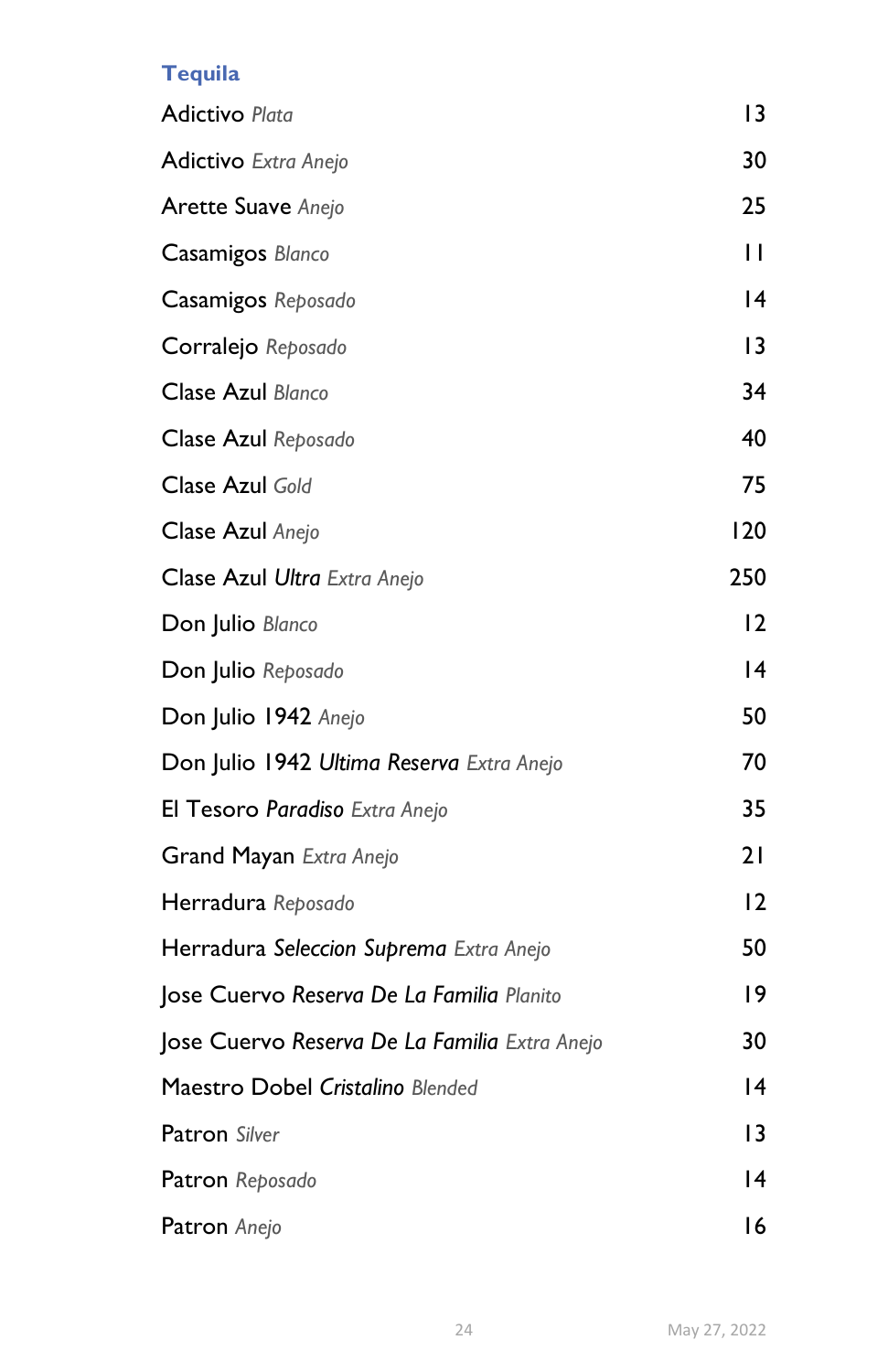# Tequila cont'd

| Patron Roca Silver                     | 24  |
|----------------------------------------|-----|
| Patron Roca Reposado                   | 26  |
| Patron Roca Anejo                      | 28  |
| Patron Gran Patron Burdeos Extra Anejo | 90  |
| Patron Gran Patron Piedra Extra Anejo  | 90  |
| Santanera Kosher Organic Piedra Blanco | 25  |
| Santanera Kosher Anejo                 | 29  |
| Tierra Noble Reposado                  | 17  |
| Tears Of Llorona Extra Anejo           | 50  |
| Tierra Noble Anejo                     | 9   |
| Tierra Noble Extra Anejo               | 35  |
| Teremana Reposado                      | 10  |
| TI Uno Excepcional Reposado            | 18  |
| <b>Sotol</b>                           |     |
| Ono                                    | 3   |
| <b>Mezcal</b>                          |     |
| Casamigos Espadin                      | 3   |
| Clase Azul Durango                     | 95  |
| Clase Azul Guerrero                    | 120 |
| El Jolgorio Arroqueno                  | 18  |
| Los Danzantes Reposado                 | 21  |
| Los Siete Misterios Espadin            | 21  |
| Mezcal Koch Ogxaca                     | 22  |
| Sombra Oaxaca                          | 12  |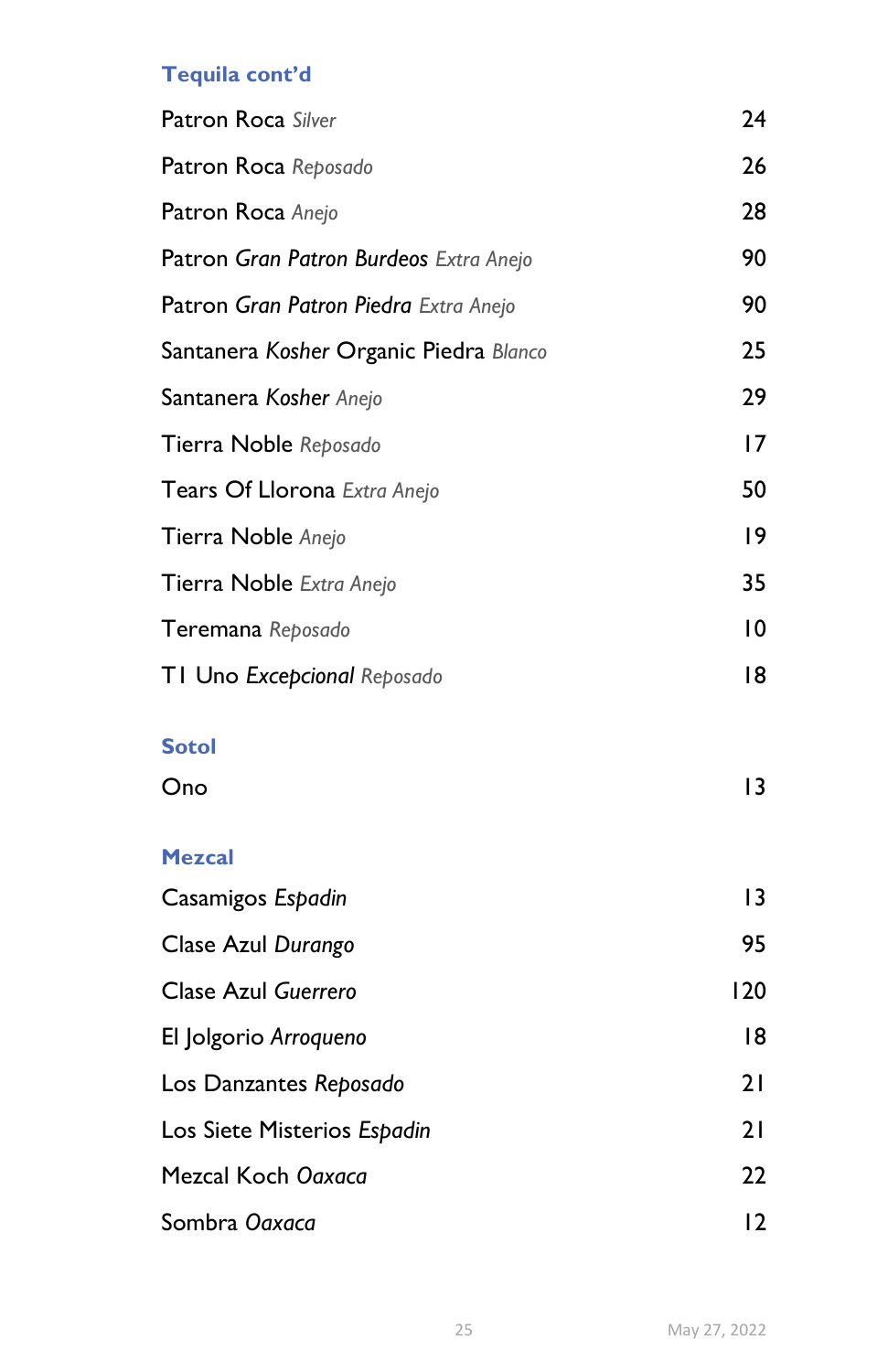# **Flights**

Three half ounce pours, carefully selected to complement each country, style, and technique.

## Tequila 27

A carefully selected range of tequila showcasing the development of flavors and depth as it spends additional time in the cask. Herradura Reposado Tierra Noble **Anelo** Anejo Grand Myan Extra Anejo

#### **Scottish Whisky** 35

Three separate regions which showcase a combination of terroir and barrel aging styles. Dalmore 'Sherry Cask' (12) Highlands Balvenie 'Caribbean Cask' (14) Speyside Highland Park (18) Orkney Islands

#### Japanese Whiskey 32

Experience the art of Japanese blending. A combination of grains and flavors with a soft, delicate and complex finish. Nikka Miyagikyo Matsui Single Malt 'Mizunara Cask' Shinobu Blended

#### American Whiskey 32

Tap in to Kentucky's famous Bourbon Trail for a ride through some of the most storied and prestigious distilleries in the south. Michter's US#1 Shively Old Forester Prohibition **Bardstown** Blanton's Single Barrel Frankfort

#### **Dealer's Favorites 60**

A global selection of some of our favorite whisk(e)y. Angel's Envy 'Port Cask' United States Whistle Pig 'Vermont Estate Oak' (15) United States The Macallan Rich Cacao Scotland

#### Museum Edition **415**

A chance to taste some of the finest and rarest whisk(e)y the world has to offer. Eagle Rare (17) United States Glendronach 1990 (30) Scotland Michter's Bourbon (20) United States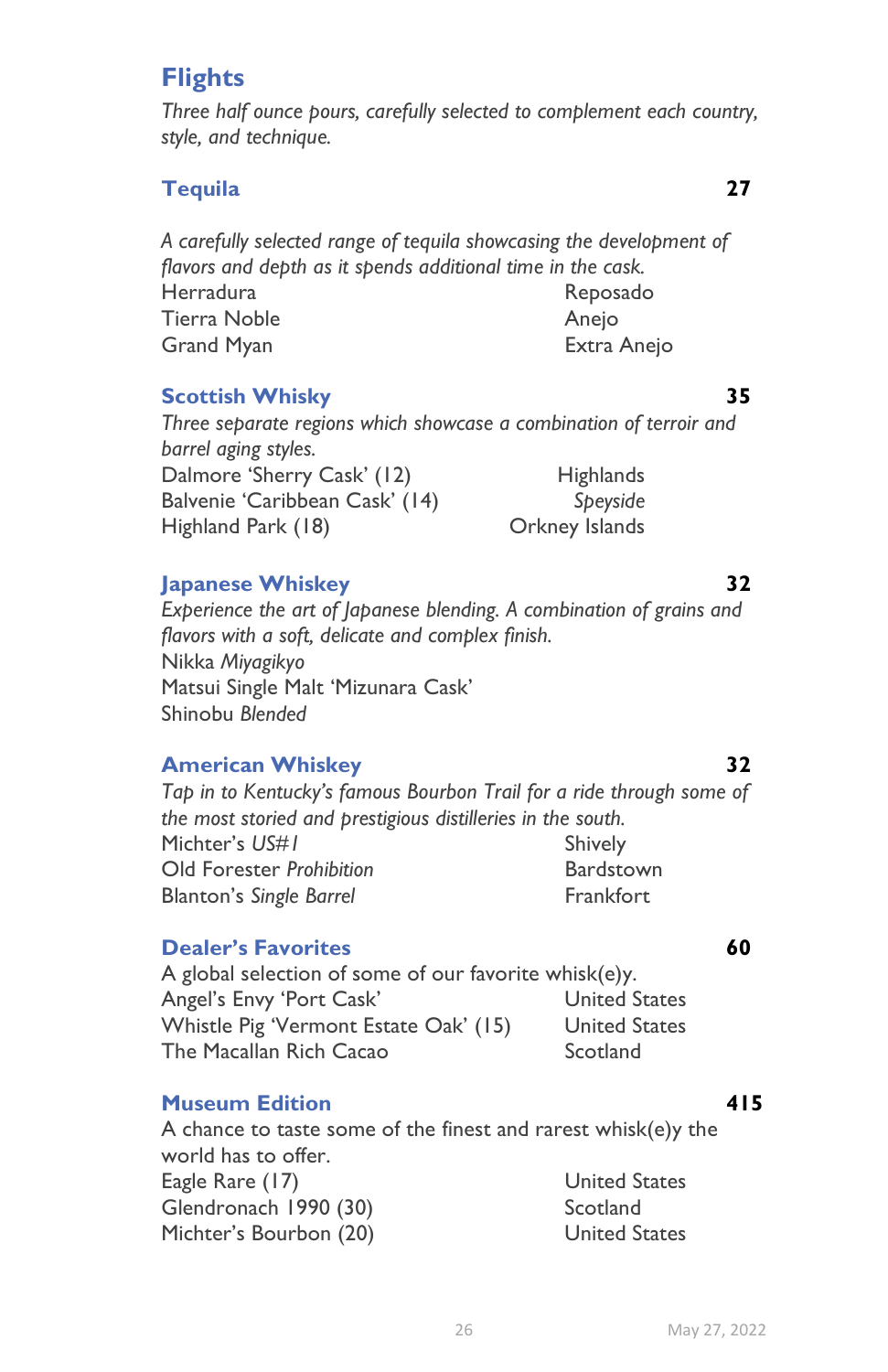# **Digestifs**

## Armagnac

| Marcel Trepout  | 1926 | 165 |
|-----------------|------|-----|
| Marcel Trepout  | 1964 | 86  |
| Nismes-Delcou   | 1965 | 81  |
| Nismes-Delcou   | 1966 | 78  |
| Castarede       | 1967 | 66  |
| Castarede       | 1968 | 63  |
| Nismes-Delcou   | 1969 | 58  |
| Nismes-Delcou   | 1970 | 54  |
| Nismes-Delcou   | 1971 | 50  |
| Nismes-Delcou   | 1972 | 45  |
| Nismes-Delcou   | 1973 | 43  |
| Nismes-Delcou   | 1974 | 38  |
| Nismes-Delcou   | 1975 | 36  |
| Nismes-Delcou   | 1976 | 34  |
| Nismes-Delcou   | 1977 | 30  |
| Castarede       | 1979 | 50  |
| Marcel Trepout  | 1981 | 28  |
| Chateau Laubade | 1982 | 32  |
| Aurian          | 1983 | 35  |
| Chateau Laubade | 1986 | 40  |
| Aurian          | 1988 | 40  |
| Castarede       | 1989 | 40  |
| Aurian          | 1990 | 26  |
| Marcel Trepout  | 1991 | 18  |
| Aurian          | 1995 | 22  |
| Marcel Trepout  | 1996 | 17  |
| Chateau Laubade | 1998 | 27  |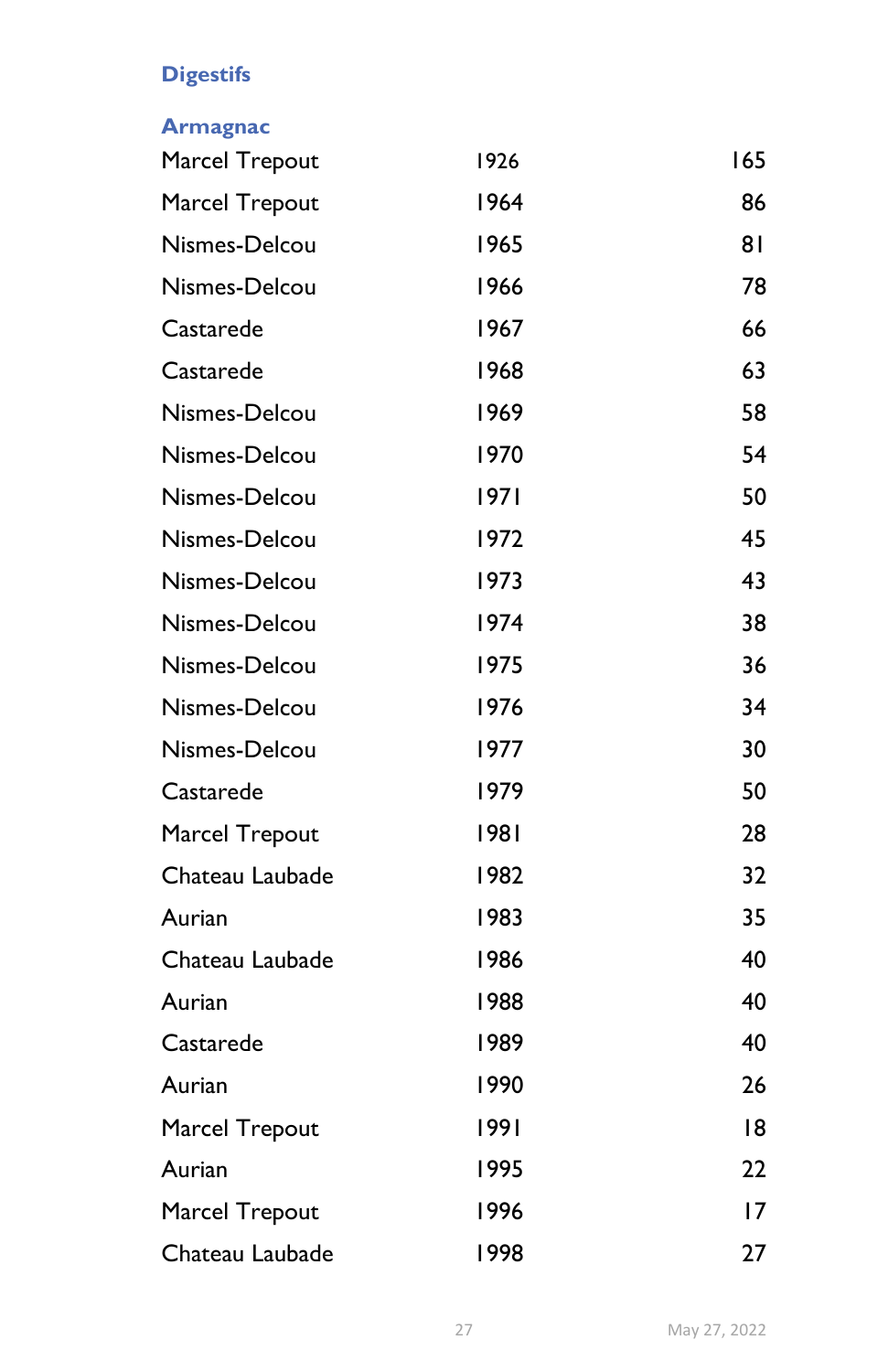| Armagnac cont'd                      |      |              |
|--------------------------------------|------|--------------|
| Castarede                            | 1999 | 25           |
| Aurian                               | 1999 | 20           |
| Chateau Laubade                      | 2000 | 18           |
| Marcel Trepout                       | 2001 | 16           |
| Chateau Laubade                      | 2002 | 21           |
| Delord 25 Year Old Bas-Armagnac      |      | 32           |
| <b>Marc de Bourgogne</b>             |      |              |
| Domaine de la Romanee-Conti 1995     |      | 250          |
| <b>Cognac</b>                        |      |              |
| Courvoisier V.S                      |      | П            |
| Courvoisier V.S.O.P                  |      | 15           |
| Courvoisier X.O                      |      | 40           |
| Courvoisier (21)                     |      | 47           |
| Delamain Pale & Dry X.O              |      | 34           |
| <b>Delamain Revelation Malaville</b> |      | 45           |
| Hennessy V.S                         |      | $\mathsf{L}$ |
| Hennessy V.S.O.P                     |      | 18           |
| Hennessy X.O                         |      | 50           |
| Martell Blue Swift V.S.O.P           |      | 17           |
| Martell Cordon Bleu X.O              |      | 50           |
| Rémy Martin V.S.O.P.                 |      | 15           |
| Rémy Martin Spécial X.O              |      | 45           |
| Rémy Martin Louis XIII               |      | 325          |
| <b>Brandy + Calvados</b>             |      |              |
| <b>Torres Honorable</b>              |      | 52           |
| Torres Jamie                         |      | 18           |
| Pere Magloire Fine V.S               |      | 10           |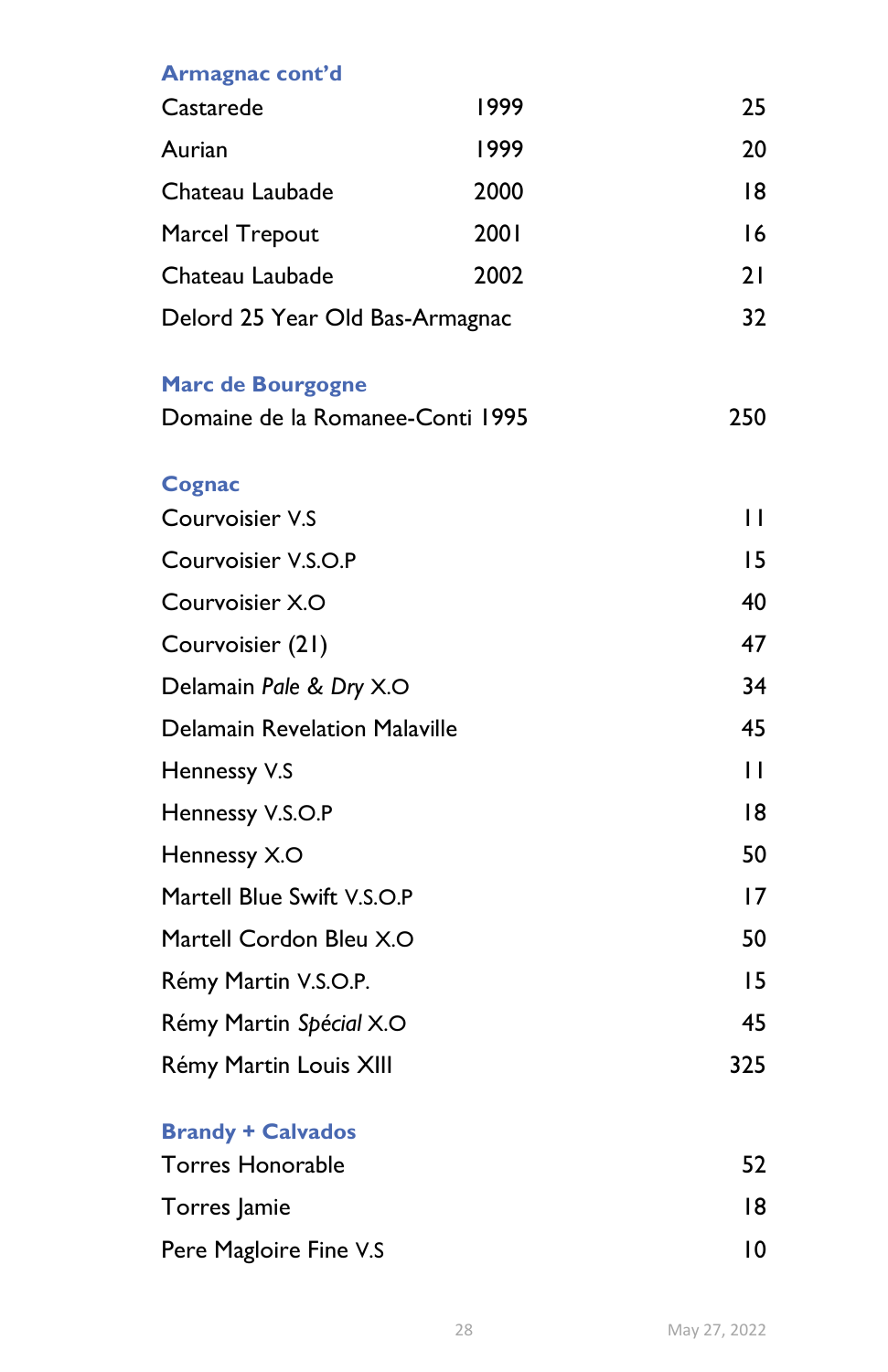# **Grappa**

| Alexander Bianca                         | 10 |
|------------------------------------------|----|
| Gaja Gaia & Rey Chardonnay               | 25 |
| Gaja Costa Russi Nebbiolo                | 25 |
| Gaja Sperss Nebbiolo                     | 25 |
| Marolo Moscato                           | 16 |
| Masseria Li Veli                         | 17 |
| Nittardi il Chianti Classico             | 16 |
| Nonino il Chardonnay (tableside service) | 27 |
| Nonino UE Fragolino                      | 17 |
| Nonino UE La Malvasia                    | 17 |
| Nonino UE Sauvignon                      | 17 |
| Nonino UE Uvarossa                       | 18 |
| Okanagan Spirits Pinot Noir              | 16 |
| <b>Pilzer</b> Cabernet                   | 23 |
| Pilzer Muller Thurgau                    | 22 |
| Pilzer Terodelgo                         | 22 |
| Poli Sarpa Cabernet-Merlot               | 14 |
| Poli Sassicaia Cabernet-Franc            | 32 |
| San Leonardo Bianca                      | 24 |
| San Leonardo Stravecchia                 | 40 |
| <b>Zenato</b> Amarone                    | 17 |
| <b>Eau De Vie</b>                        |    |
| <b>Giffard Poire William</b>             | 16 |
| Okanagan Spirits Old Italian Prune       | 16 |
| Pierre Dumoulin Storch Framboise         | 18 |
| Pierre Dumoulin Storch Gewurtztraminer   | 18 |
| Pierre Dumoulin Storch Mirabelle         | 17 |
| Pierre Dumoulin Storch Quetsch           | 16 |
|                                          |    |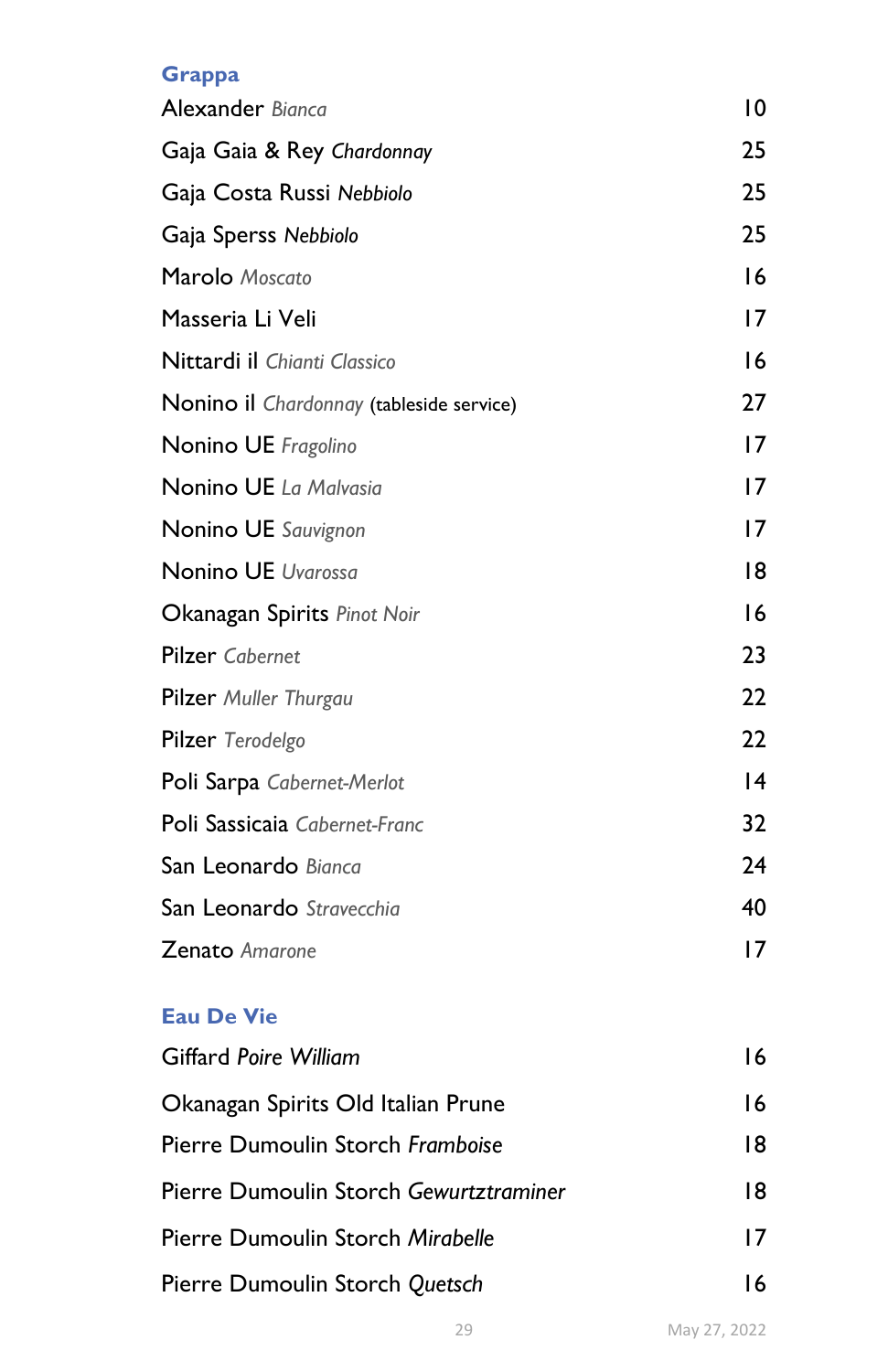#### Amaro + Bitter

| Amaro de'll Erborista            | 10              |
|----------------------------------|-----------------|
| Amaro Montenegro                 | 8               |
| Amaro Nonino                     | 13              |
| Amaro Junnamico Super Punch      | 9               |
| Amaro Punico                     | 7               |
| Averna Amaro Siciliano           | 9               |
| Cardamaro                        | 8               |
| <b>Chartreuse Green</b>          | 10              |
| Chartreuse Green 'Large Format'  | $\overline{14}$ |
| Chartreuse Green V.E.P           | 17              |
| Chartreuse Yellow V.E.P          | 17              |
| <b>Chartreuse Yellow</b>         | $\overline{10}$ |
| Chartreuse Yellow 'Large Format' | $\overline{14}$ |
| Cynar                            | $\overline{7}$  |
| <b>Elisir Gamrinus</b>           | 8               |
| Poli Miele                       | 14              |
| Fernet-Branca                    | 8               |
| Fernet-Branca Menta              | 8               |
| Jägermeister                     | 7               |
| The Woods Barrel Aged Amaro      | 10              |
| The Woods Nocino 2021            | $\overline{10}$ |
| The Woods Chiaro 2021            | 8               |
| <b>Vermouth</b>                  |                 |
| Carpano Anitca Formula           | 12              |
| Cocchi Di Torino                 | 8               |
| Contratto Americano Rosso        | П               |
| Lastau Vermut Blanco             | 9               |
| Punt e Mes                       | 9               |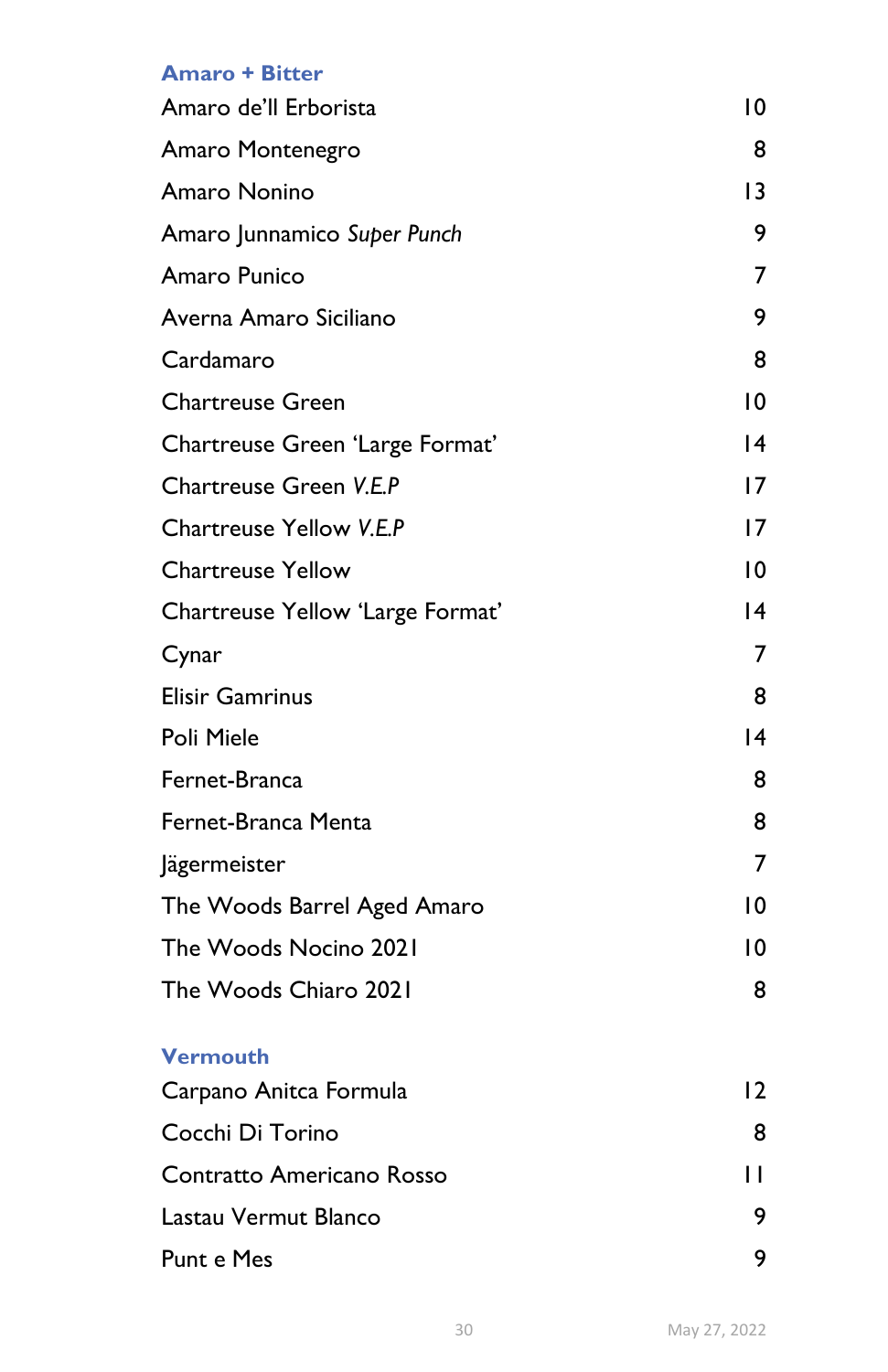# Zero Proof 9

## 1" Punch

Tropical, Rich, Bright Passionfruit Puree, Falernum, Lime, Ginger Beer on the rocks

## Okinawa Sun

Refreshing, Herbal, Cleansing Green Tea syrup, Lime, Coconut Water, Soda on the rocks

Jessie's Girl Tropical, Fresh, Tart Cranberry, Lemon, Orange, Pineapple Juice, Lychee Jasmine syrup up

### Dutch Mule

Tropical, Fresh, Tart Lime, Gomme, Ginger Beer, Pomegranate & Mango Sorbet on the rocks

# Non-Alcoholic Bottled

| <b>Fever Tree</b>                    | 5 |
|--------------------------------------|---|
| <b>Aromatic Tonic</b>                |   |
| <b>Cucumber Tonic</b>                |   |
| <b>Elderflower Tonic</b>             |   |
| Grapefruit Rose Soda                 |   |
| Hai Tea<br>Ginger<br><b>Hibiscus</b> | 6 |
|                                      |   |
| Fentiman's Rose Lemonade             | 5 |
| <b>Grace Island Ginger Beer</b>      | 6 |
| <b>Coco Pure coconut water</b>       | 5 |
| <b>Redbull</b>                       | 5 |
| <b>Heineken</b> non-alcoholic beer   | 6 |
|                                      |   |